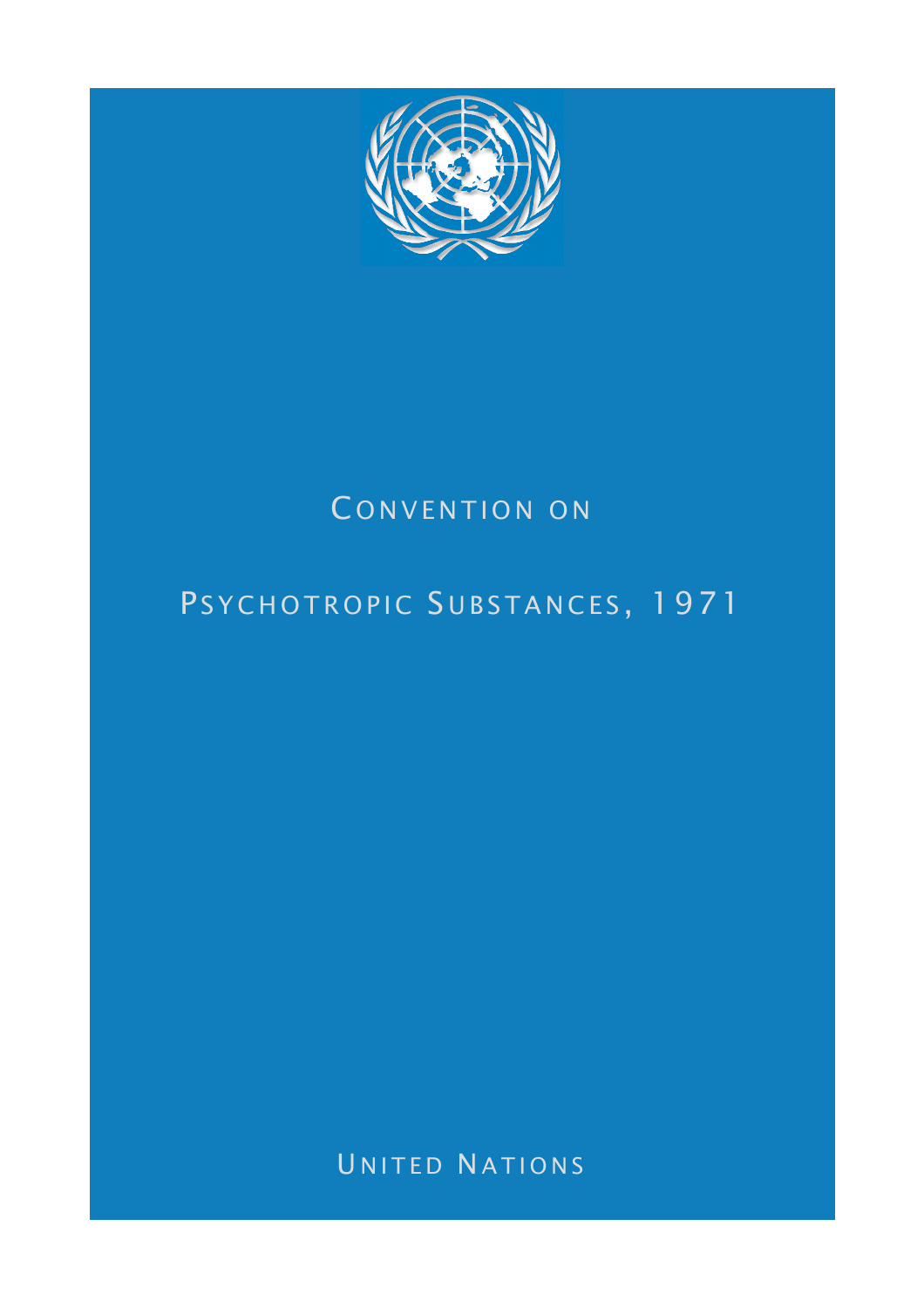# **FINAL ACT OF THE UNITED NATIONS CONFERENCE FOR THE ADOPTION OF A PROTOCOL ON PSYCHOTROPIC SUBSTANCES**

1. The Economic and Social Council of the United Nations, in accordance with Article 62, paragraph 4, of the Charter of the United Nations, and with the provisions of General Assembly resolution 366 (IV) of 3 December 1949, decided, by resolution 1474 (XLVIII), to convene a conference of plenipotentiaries for the adoption of a Protocol on Psychotropic Substances.

2. The United Nations Conference for the Adoption of a Protocol on Psychotropic Substances met in Vienna from 1 1 January to 21 February 1971.

|  |  | 3. The following 71 States were represented by representatives at the Conference: |
|--|--|-----------------------------------------------------------------------------------|
|--|--|-----------------------------------------------------------------------------------|

| Algeria                                          | Ghana           | Panama                                        |
|--------------------------------------------------|-----------------|-----------------------------------------------|
| Argentina                                        | Greece          | Paraguay                                      |
| Australia                                        | Guatemala       | Poland                                        |
| Austria                                          | Guyana          | Portugal                                      |
| Belgium                                          | <b>Holy See</b> | Rep. of Korea                                 |
| <b>Brazil</b>                                    | Honduras        | Rwanda                                        |
| <b>Bulgaria</b>                                  | Hungary         | San Marino                                    |
| <b>Burma</b>                                     | India           | South Africa                                  |
| <b>Byelorussian Soviet Socialist</b><br>Republic | Iran            | Spain                                         |
| Cameroon                                         | Iraq            | Sweden                                        |
| Canada                                           | Ireland         | Switzerland                                   |
| Chile                                            | Israel          | Thailand                                      |
| China                                            | Italy           | Togo                                          |
| Colombia                                         | Japan           | <b>Trinidad and Tobago</b>                    |
| Congo (Dem. Rep. of)                             | Lebanon         | Tunisia                                       |
| Costa Rica                                       | Liberia         | <b>Turkey</b>                                 |
| Denmark                                          | Luxembourg      | <b>Ukrainian Soviet Socialist</b><br>Republic |
| Dominican Rep.                                   | Mexico          | Union of Soviet Socialist<br>Republics        |
| Ecuador                                          | Monaco          | United Arab Republic                          |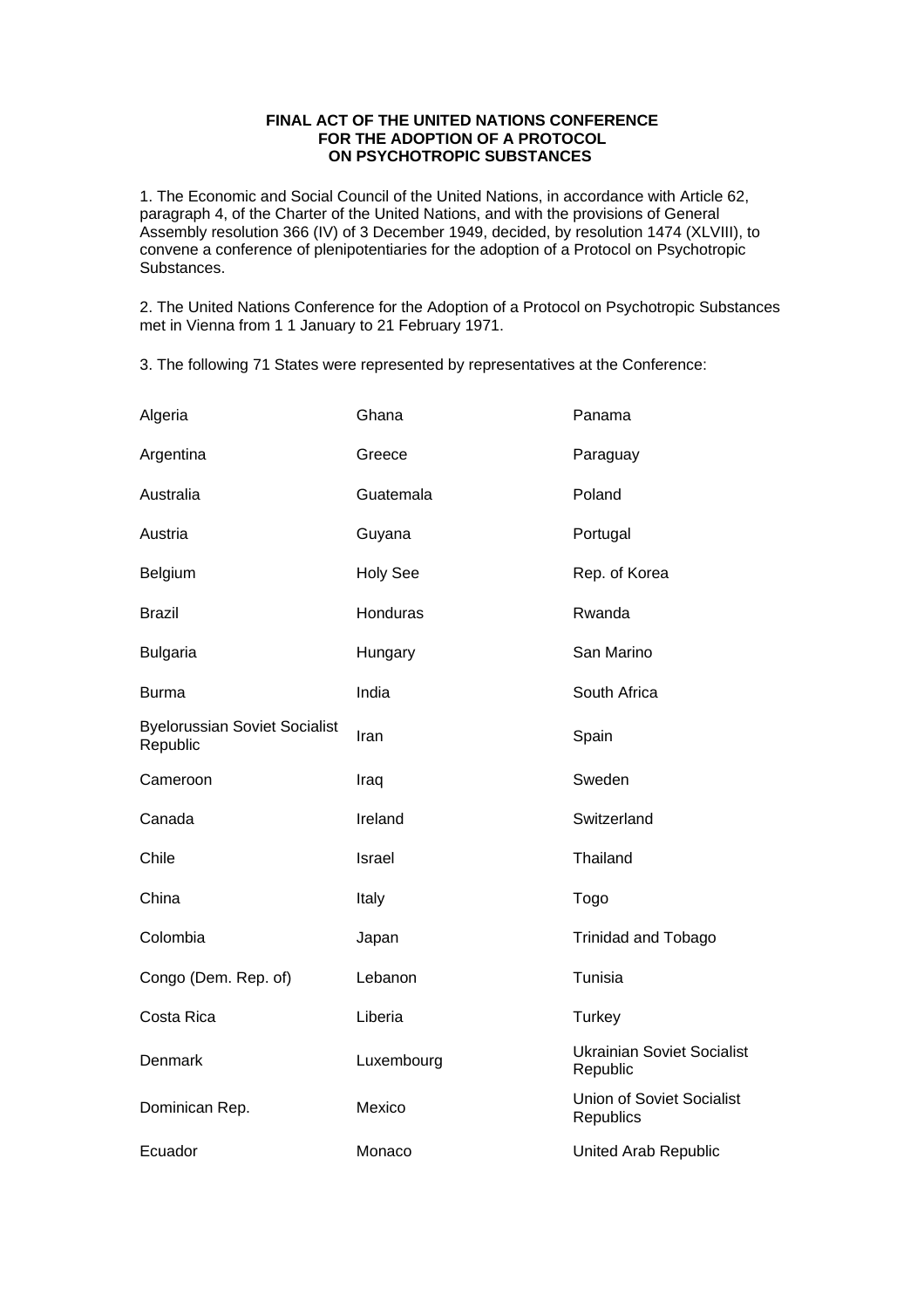| El Salvador          | <b>Netherlands</b> | United Kingdom           |
|----------------------|--------------------|--------------------------|
| Fed. Rep. of Germany | New Zealand        | United States of America |
| Finland              | Nicaragua          | Venezuela                |
| France               | Norway             | Yugoslavia               |
| Gabon                | Pakistan           |                          |

4. The following States were represented by an observer at the Conference:

| Czechoslovakia      | Romania |
|---------------------|---------|
| Republic of Vietnam | Uruguay |

5. The following specialized agency was represented at the Conference:

World Health Organization

6. The following international body was represented at the Conference:

International Narcotics Control Board

7. The following non-governmental organization was represented at the Conference:

 International Criminal Police Organization ICPO/INTERPOL by invitation in accordance with Economic and Social Council resolution 1474 (XLVIII).

8. General A. A. El Hadeka, Director of the Permanent Anti-Narcotics Bureau of the League of Arab States, at the invitation at the Conference, also attended in a personal capacity under Rule 39 of the rules of procedure.

9. In accordance with the resolution of the Economic and Social Council referred to in paragraph 1 and with the rules of procedure adopted by the Conference, the observers and the representatives of the above-mentioned organizations and bodies participated in the work of the Conference without the right to vote.

10. The Conference elected Mr. E. Nettel (Austria) as President, and as Vice-Presidents the representatives of the following States:

| <b>Brazil</b> | Turkey                                                  |
|---------------|---------------------------------------------------------|
| Ghana         | Union of Soviet Socialist<br>Republics                  |
| India         | United Arab Republic                                    |
| Japan         | United Kingdom of Great<br>Britain and Northern Ireland |
| Mexico        | United States of America                                |
| Togo          |                                                         |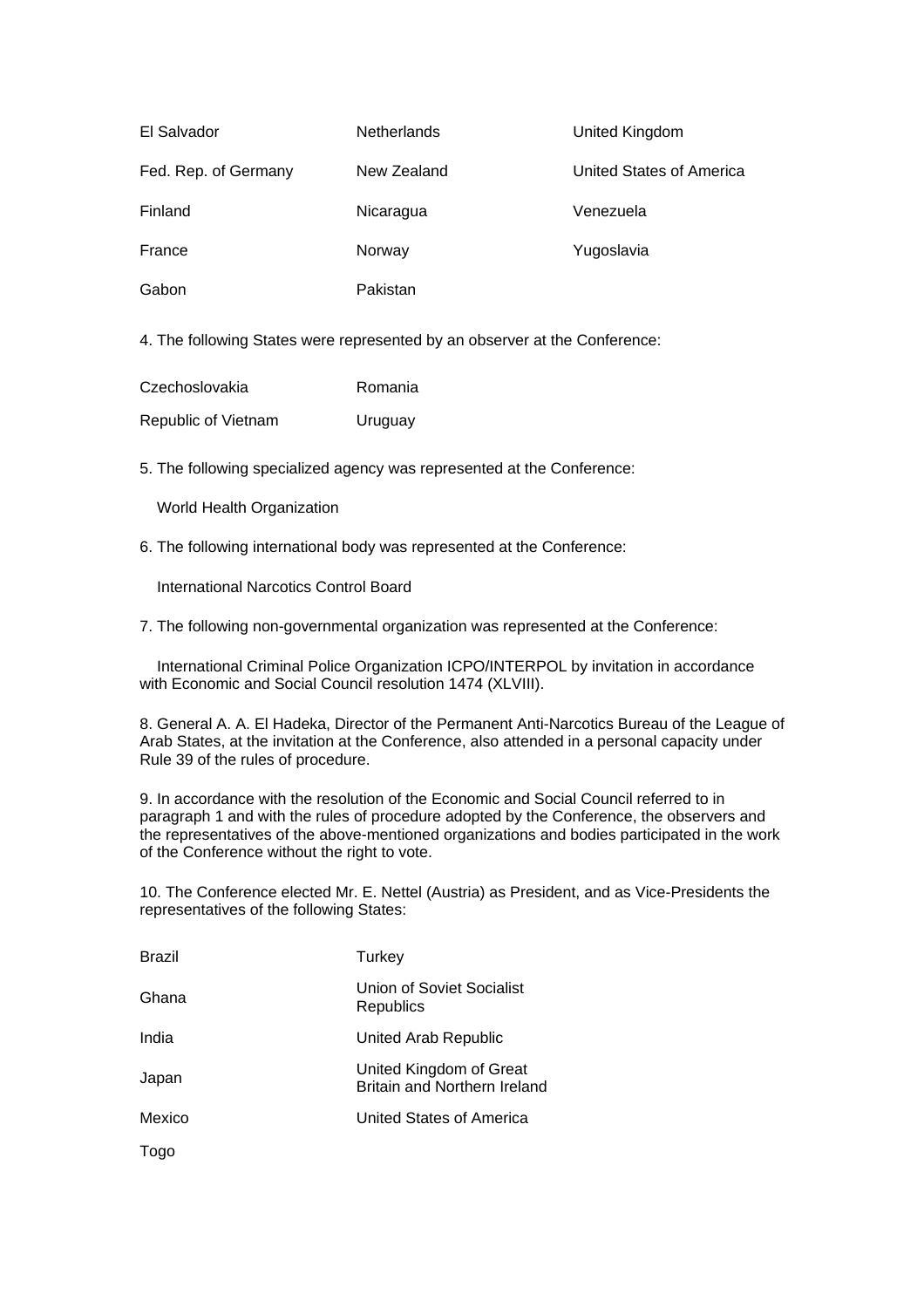11. Mr. V. Winspeare-Guicciardi was the representative of the Secretary General on the opening day of the Conference, being succeeded thereafter by Dr. V. Kuševic. The Executive Secretary of the Conference was Dr. V. Kuševic, the Legal Adviser was Mr. G. Wattles and the Deputy Executive Secretary was Mr. Ansar Khan.

12. The Conference had before it a draft Protocol on Psychotropic Substances prepared by the Commission on Narcotic Drugs of the Council, and other documentation prepared by the Secretary-General.

13. The Conference set up the following Committees:

*General Committee* Chairman: The President of the Conference

*Technical Committee* Chairman: Professor B. A. Rexed (Sweden)

*Drafting Committee* Chairman: Mr. D. Nikoli (Yugoslavia)

*Committee on Control Measures* Chairman: Dr. J. Mabileau (France)

*Credentials Committee* Chairman: Dr. P. A. Jennings (Ireland)

14. The Technical Committee established the following *Ad hoc* Working Group:

Ad Hoc *Working Group on Article 2 (paragraphs 4 and 5)* (Scope of control of substances) Chairman: Dr. H. El Hakim (United Arab Republic)

15. The Committee on Control Measures established the following *Ad Hoc* Working Groups:

Ad Hoc *Working Group on Article 2 (paragraphs 7 and 8)* (Scope of control of substances) Chairman: Mr. D. P. Anand (India)

Ad Hoe *Working Group on Article 2* (bis) (Special provisions regarding the control of preparations) Chairman: Mr. D. E. Miller (United States of America)

Ad Hoc *Working Group on Article 4* (Limitation of use to medical and scientific purposes) Chairman: Dr. A. M. Walshe (Australia)

Ad Hoc *Working Group on Article 6* (Special provisions regarding substances in Schedule 1) Chairman: Mr. J. H. W. Hoogwater (Netherlands)

Ad Hoc *Working Group on Article* 7 (Licences) Chairman: Mr. D. Nikoli (Yugoslavia)

Ad Hoc *Working Group on Article 8* (Prescriptions) Chairman: Dr. V. V. Olguin (Argentina)

Ad Hoc *Working Group on Article 10* (Records) Chairman: Mr. A. C. Kirca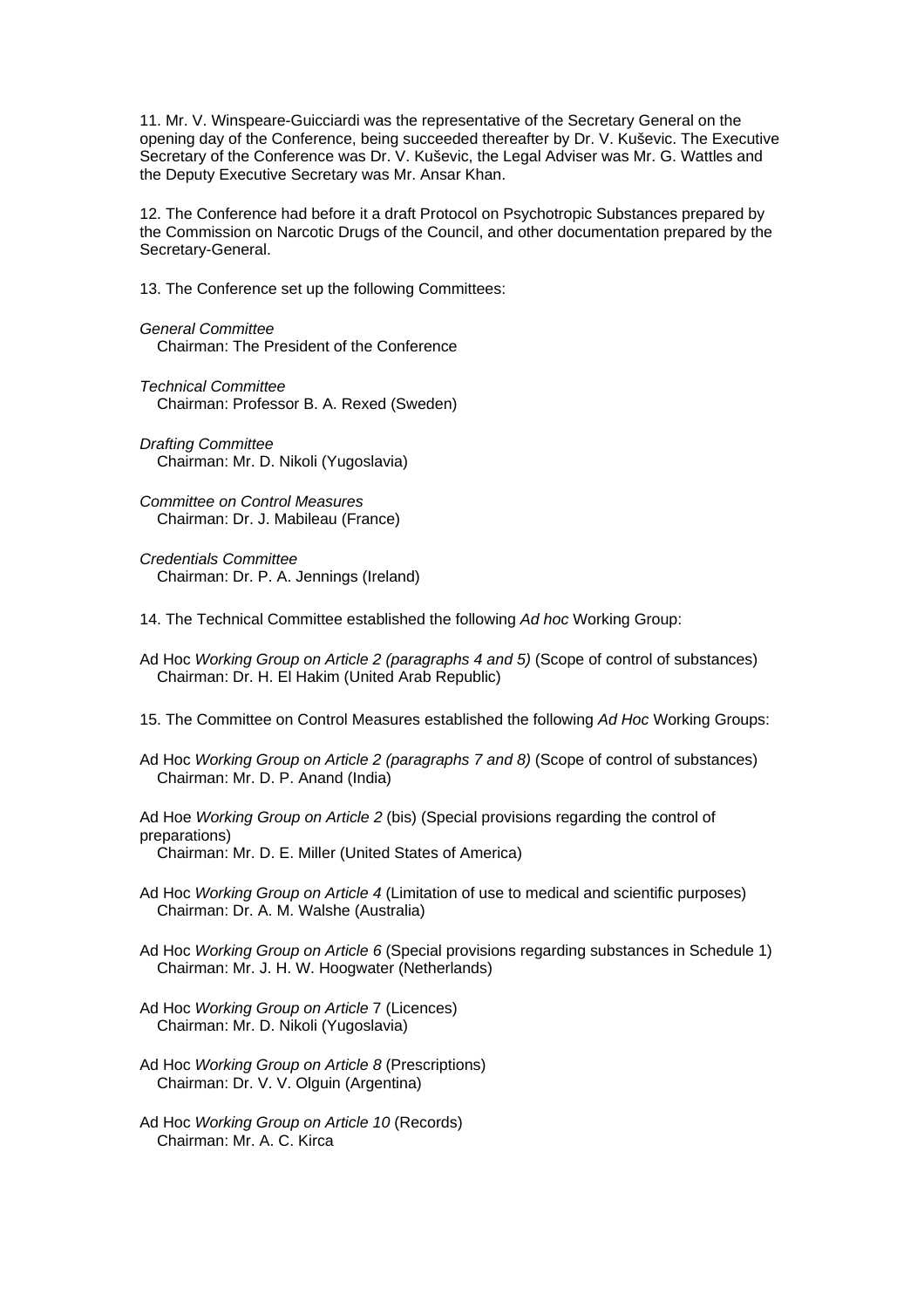Ad Hoc *Working Group on Articles 11 and 12* (Provisions relating to international trade and Prohibition of and restriction on the import and export of psychotropic substances) Chairman: Mr. J. P. Bertschinger (Switzerland)

Ad Hoc *Working Group on Article 14* (Reports to be furnished by Parties) Chairman: Mr. M. K. B. Asante (Ghana)

16. As a result of its deliberations, as recorded in the summary records of the Plenary and the Minutes of the Meetings of the General Committee and the Committee on Control Measures and the Reports of all the Committees, the Conference adopted and opened for signature the Convention on Psychotropic Substances, 1971. In addition the Conference adopted three resolutions annexed to this Final Act.

DONE at Vienna, this twenty-first day of February, one thousand nine hundred and seventy one, in a single copy in the Chinese, English, French, Russian and Spanish languages, each text being equally authentic. The original text shall be deposited with the Secretary-General of the United Nations.

IN WITNESS WHEREOF the representatives have signed this Final Act.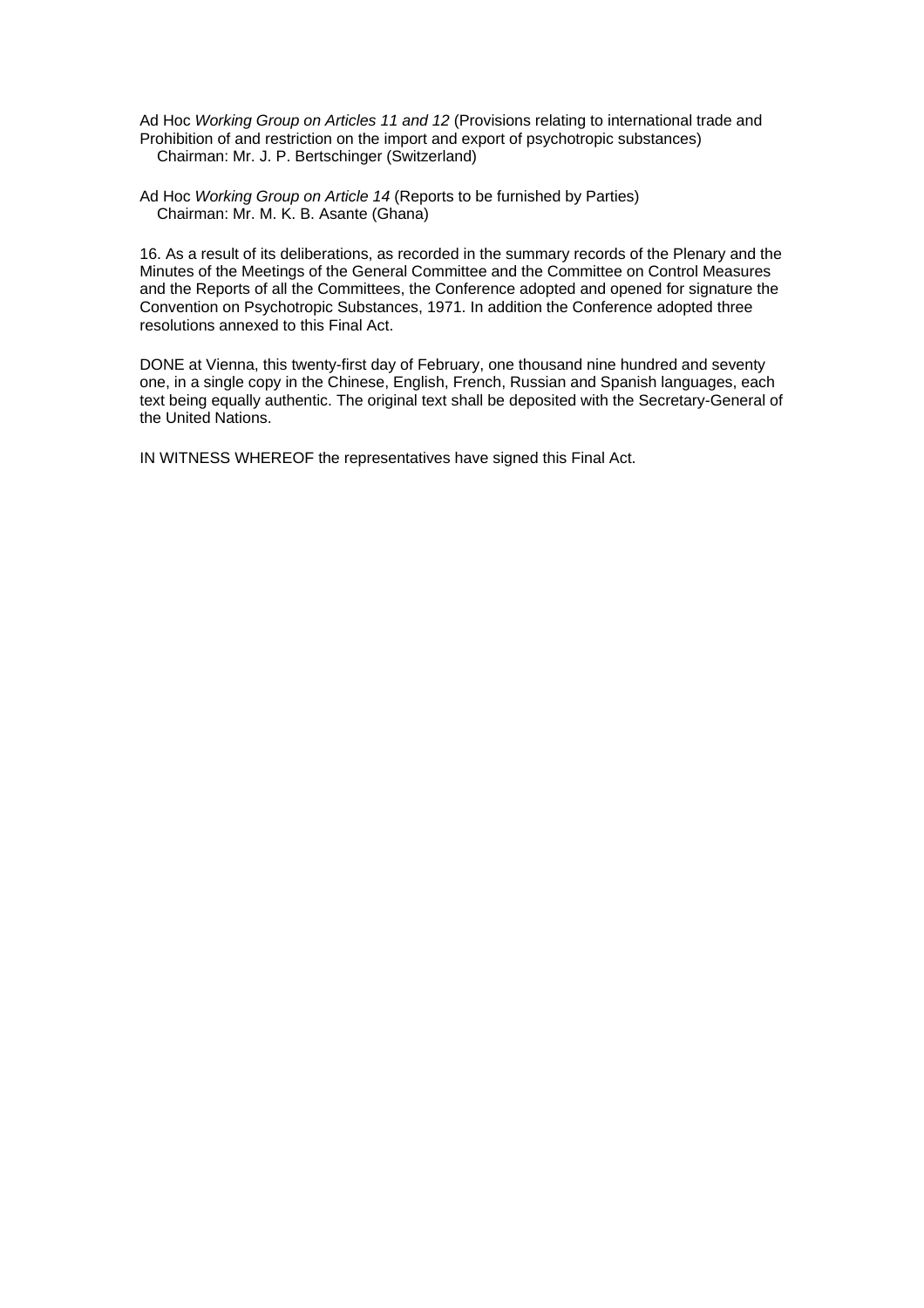# **RESOLUTIONS ADOPTED BY THE UNITED NATIONS CONFERENCE FOR THE ADOPTION OF A CONVENTION ON PSYCHOTROPIC SUBSTANCES**

# *Resolution I*

# **PROVISIONAL APPLICATION OF THE CONVENTION ON PSYCHOTROPIC SUBSTANCES PENDING ITS ENTRY INTO FORCE**

*The Conference,*

*1. Invites* States, to the extent that they are able to do so, to apply provisionally the measures of control provided in the Convention on Psychotropic Substances pending its entry into force for each of them;

*2. Requests* the Secretary-General to transmit this resolution to the Economic and Social Council, the General Assembly and the World Health Organization, with a view to their reaffirming the invitation contained herein.

# *Resolution II*

# **RESEARCH ON THE AMPHETAMINE DRUGS**

*The Conference,*

*Considering* that the amphetamines are particularly liable to abuse and are objects of illicit traffic,

*Considering* that the therapeutic value of these drugs, though acknowledged, is limited,

*1. Requests* the World Health Assembly to encourage research on less dangerous substances capable of replacing the amphetamine drugs, and to sponsor such research within the limits of the available resources;

*2. Recommends* that governments with the necessary facilities should take similar action.

# *Resolution III*

# **TRIBUTE TO THE FEDERAL GOVERNMENT OF THE REPUBLIC OF AUSTRIA**

*The Conference,*

*Being convened* by resolution 1474 (XLVIII) of the Economic and Social Council of 24 March 1970,

*Having met* in Vienna from 11 January to 21 February 1971, at the invitation of the Government of the Republic of Austria,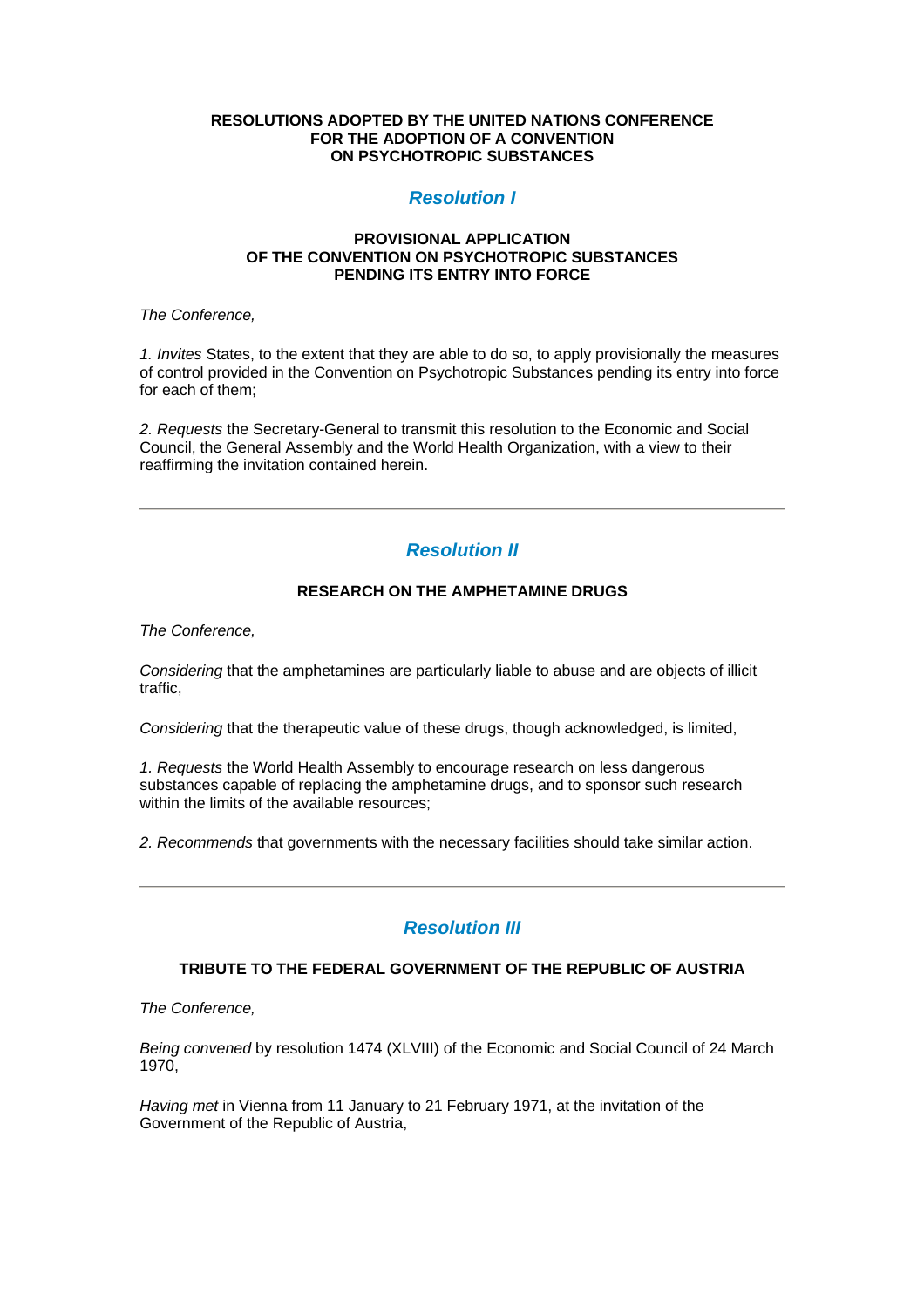*Expresses* to the Government of the Republic of Austria its deep appreciation for the facilities and courtesies extended to it by the Government, which contributed notably to the success of its work.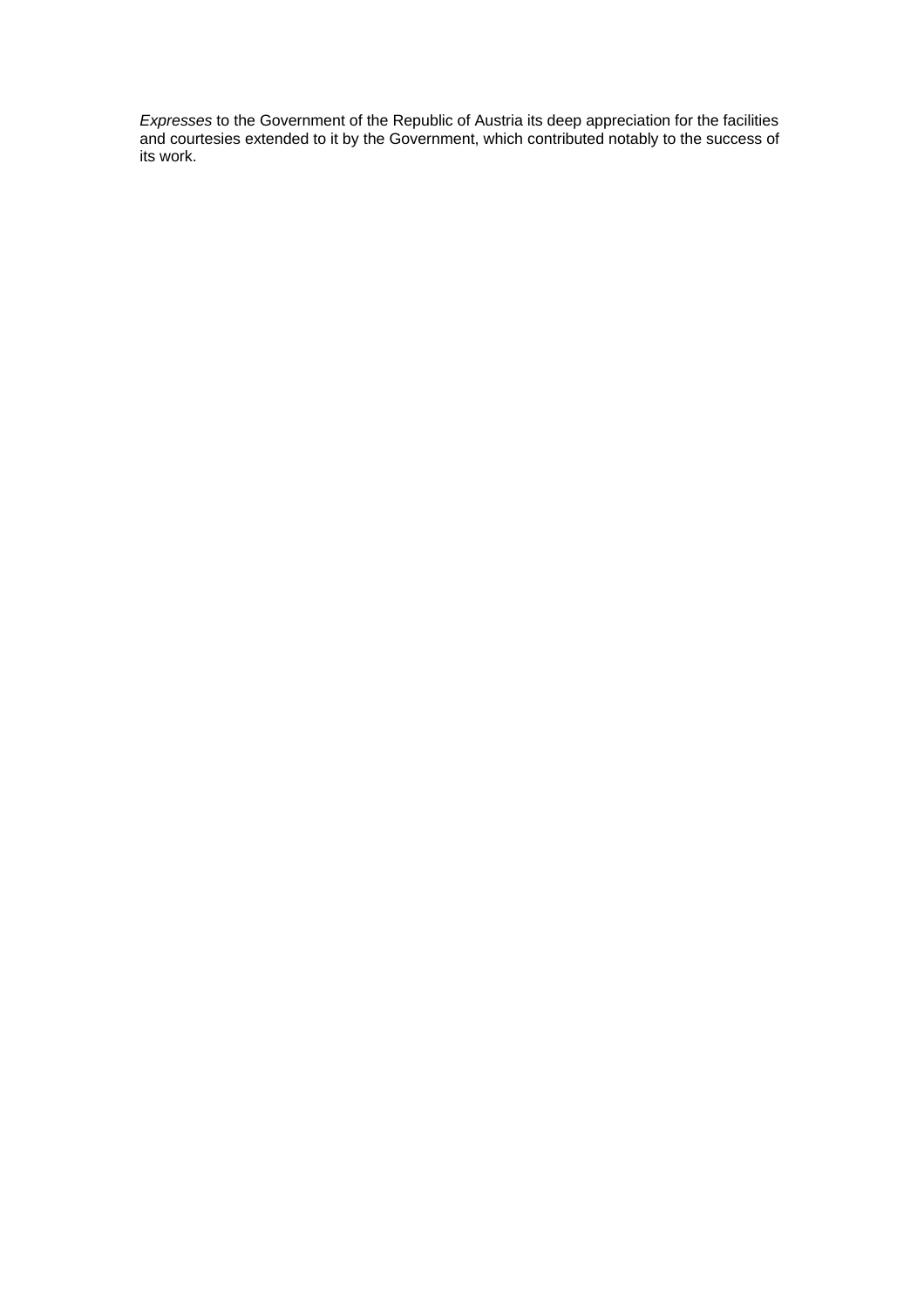# **CONTENTS**

# *Page*

| Article 1         |                                                                                                                                                             |
|-------------------|-------------------------------------------------------------------------------------------------------------------------------------------------------------|
| <b>Article 2</b>  |                                                                                                                                                             |
| Article 3         | Special provisions regarding the control of preparations4                                                                                                   |
| Article 4         |                                                                                                                                                             |
| Article 5         |                                                                                                                                                             |
| Article 6         |                                                                                                                                                             |
| Article 7         | Special provisions regarding substances in Schedule I  5                                                                                                    |
| Article 8         |                                                                                                                                                             |
| Article 9         |                                                                                                                                                             |
| Article 10        |                                                                                                                                                             |
| Article 11        |                                                                                                                                                             |
| Article 12        |                                                                                                                                                             |
| Article 13        |                                                                                                                                                             |
| Article 14        | Special provisions concerning the carriage of psychotropic substances in<br>first-aid kits of ships, aircraft or other forms of public transport engaged in |
| Article 15        |                                                                                                                                                             |
| Article 16        |                                                                                                                                                             |
| Article 17        |                                                                                                                                                             |
| Article 18        |                                                                                                                                                             |
| Article 19        | Measures by the Board to ensure the execution of the provisions of the                                                                                      |
| Article 20        | Measures against the abuse of psychotropic substances 12                                                                                                    |
| Article 21        |                                                                                                                                                             |
| <b>Article 22</b> |                                                                                                                                                             |
| Article 23        | Application of stricter control measures than those required by this                                                                                        |
| Article 24        | Expenses of international organs incurred in administering the provisions of                                                                                |
| Article 25        | Procedure for admission, signature, ratification and accession  14                                                                                          |
| Article 26        |                                                                                                                                                             |
| Article 27        |                                                                                                                                                             |
| Article 28        |                                                                                                                                                             |
| Article 29        |                                                                                                                                                             |
| Article 30        |                                                                                                                                                             |
| Article 31        |                                                                                                                                                             |
| Article 32        |                                                                                                                                                             |
| Article 33        |                                                                                                                                                             |

Schedules (Please see **Green List** among **Controlled Substances**, at: <http://www.incb.orb/e/index.htm> )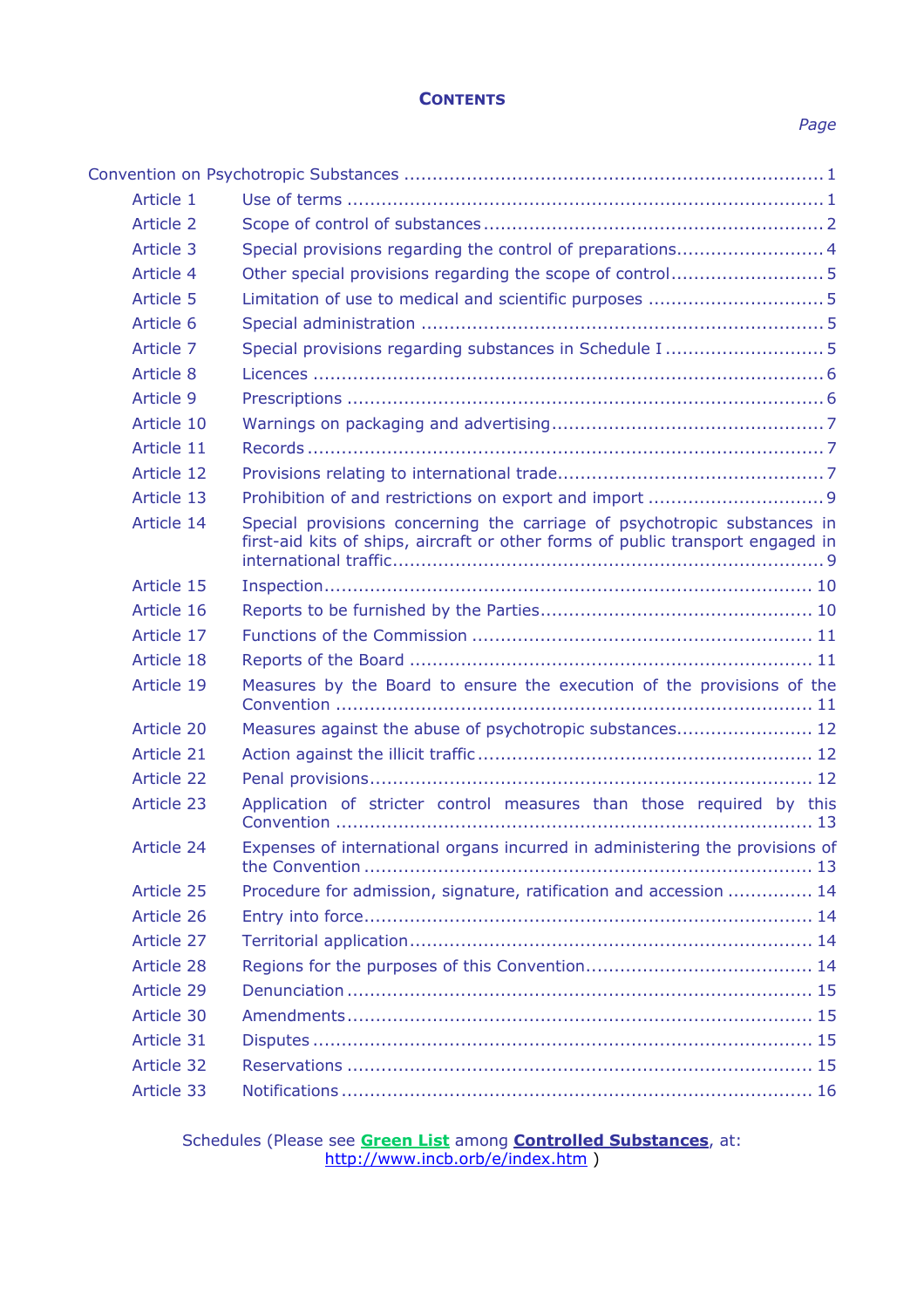# **CONVENTION ON PSYCHOTROPIC SUBSTANCES[\\*](#page-8-2)**

#### <span id="page-8-0"></span>PREAMBLE

#### *The Parties,*

*Being concerned* with the health and welfare of mankind,

*Noting* with concern the public health and social problems resulting from the abuse of certain psychotropic substances,

*Determined* to prevent and combat abuse of such substances and the illicit traffic to which it gives rise,

*Considering* that rigorous measures are necessary to restrict the use of such substances to legitimate purposes,

*Recognizing* that the use of psychotropic substances for medical and scientific purposes is indispensable and that their availability for such purposes should not be unduly restricted,

*Believing* that effective measures against abuse of such substances require co-ordination and universal action,

*Acknowledging* the competence of the United Nations in the field of control of psychotropic substances and desirous that the international organs concerned should be within the framework of that Organization,

*Recognizing* that an international convention is necessary to achieve these purposes,

*Agree* as follows:

#### <span id="page-8-1"></span>*Article 1*

#### USE OF TERMS

Except where otherwise expressly indicated, or where the context otherwise requires, the following terms in this Convention have the meanings given below:

a) "Council" means the Economic and Social Council of the United Nations.

b) "Commission" means the Commission on Narcotic Drugs of the Council.

c) "Board" means the International Narcotics Control Board provided for in the Single Convention on Narcotic Drugs, 1961.

d) "Secretary-General" means the Secretary-General of the United Nations.

e) "Psychotropic substance" means any substance, natural or synthetic, or any natural material in Schedule I, II, III or IV.

f) "Preparation" means:

 $\overline{a}$ 

- i) Any solution or mixture, in whatever physical state, containing one or more psychotropic substances, or
- ii) One or more psychotropic substances in dosage form.

g) "Schedule I", "Schedule II", "Schedule III" and "Schedule IV" mean the correspondingly numbered lists of psychotropic substances annexed to this Convention, as altered in accordance with article 2.

h) "Export" and "import" mean in their respective connotations the physical transfer of a psychotropic substance from one State to another State.

<span id="page-8-2"></span><sup>\*</sup> *Note by the Secretariat*: In the following text a number of minor corrections are included which were required owing to certain errors and omissions in the English text of the original of the Convention and which were made by a Procés-Verbal of Rectification of the Original of the Convention, signed on 15 August 1973 and communicated to Governments by the Office of Legal Affairs of the United Nations in circular notes C.N.169. 1973. TREATIES-5 and C.N.321. 1974. TREATIES-1 dated 30 August 1973 and 9 December 1974 respectively. They affect article 2, para. 7 *a)* and the chemical formulae of certain substances in Schedules I, II and IV annexed to the Convention.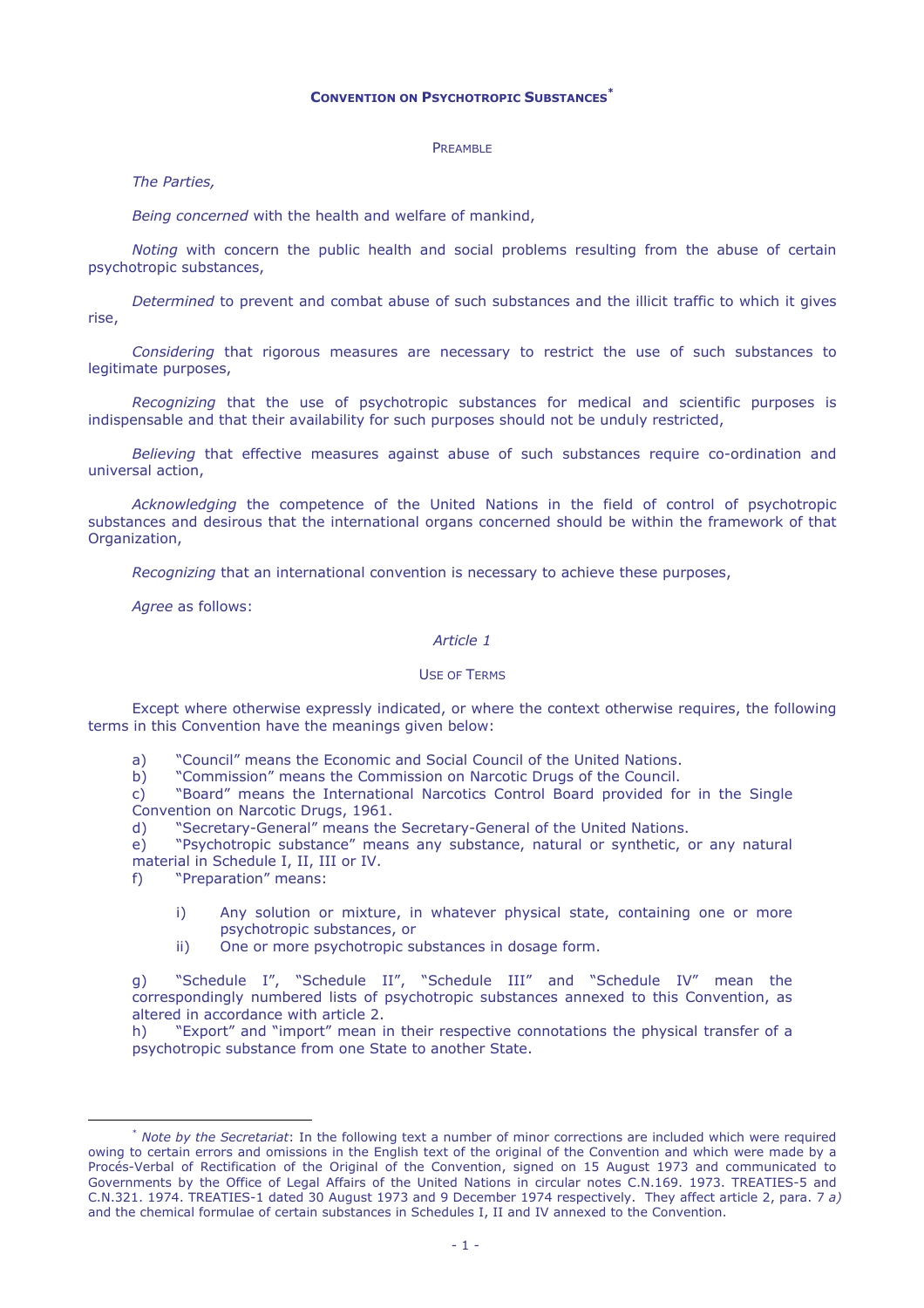i) "Manufacture" means all processes by which psychotropic substances may be obtained, and includes refining as well as the transformation of psychotropic substances into other psychotropic substances. The term also includes the making of preparations other than those made on prescription in pharmacies.

j) "Illicit traffic" means manufacture of or trafficking in psychotropic substances contrary to the provisions of this Convention.

k) "Region" means any part of a State which, pursuant to article 28, is treated as a separate entity for the purposes of this Convention.

l) "Premises" means buildings or parts of buildings, including the appertaining land.

# <span id="page-9-0"></span>*Article 2*

#### SCOPE OF CONTROL OF SUBSTANCES

1. If a Party or the World Health Organization has information relating to a substance not yet under international control which in its opinion may require the addition of that substance to any of the Schedules of this Convention, it shall notify the Secretary-General and furnish him with the information in support of that notification. The foregoing procedure shall also apply when a Party or the World Health Organization has information justifying the transfer of a substance from one Schedule to another among those Schedules, or the deletion of a substance from the Schedules.

2. The Secretary-General shall transmit such notification, and any information which he considers relevant, to the Parties, to the Commission and, when the notification is made by a Party, to the World Health Organization.

3. If the information transmitted with such a notification indicates that the substance is suitable for inclusion in Schedule I or Schedule II pursuant to paragraph 4, the Parties shall examine, in the light of all information available to them, the possibility of the provisional application to the substance of all measures of control applicable to substances in Schedule I or Schedule II, as appropriate.

4. If the World Health Organization finds:

- a) That the substance has the capacity to produce
	- i) 1) A state of dependence, and

2) Central nervous system stimulation or depression, resulting in hallucinations or disturbances in motor function or thinking or behaviour or perception or mood, or

ii) Similar abuse and similar ill effects as a substance in Schedule I, II, III or IV, and

b) That there is sufficient evidence that the substance is being or is likely to be abused so as to constitute a public health and social problem warranting the placing of the substance under international control, the World Health Organization shall communicate to the Commission an assessment of the substance, including the extent or likelihood of abuse, the degree of seriousness of the public health and social problem and the degree of usefulness of the substance in medical therapy, together with recommendations on control measures, if any, that would be appropriate in the light of its assessment.

5. The Commission, taking into account the communication from the World Health Organization, whose assessments shall be determinative as to medical and scientific matters, and bearing in mind the economic, social, legal, administrative and other factors it may consider relevant, may add the substance to Schedule I, II, III or IV. The Commission may seek further information from the World Health Organization or from other appropriate sources.

6. If a notification under paragraph 1 relates to a substance already listed in one of the Schedules, the World Health Organization shall communicate to the Commission its new findings, any new assessment of the substance it may make in accordance with paragraph 4 and any new recommendations on control measures it may find appropriate in the light of that assessment. The Commission, taking into account the communication from the World Health Organization as under paragraph 5 and bearing in mind the factors referred to in that paragraph, may decide to transfer the substance from one Schedule to another or to delete it from the Schedules.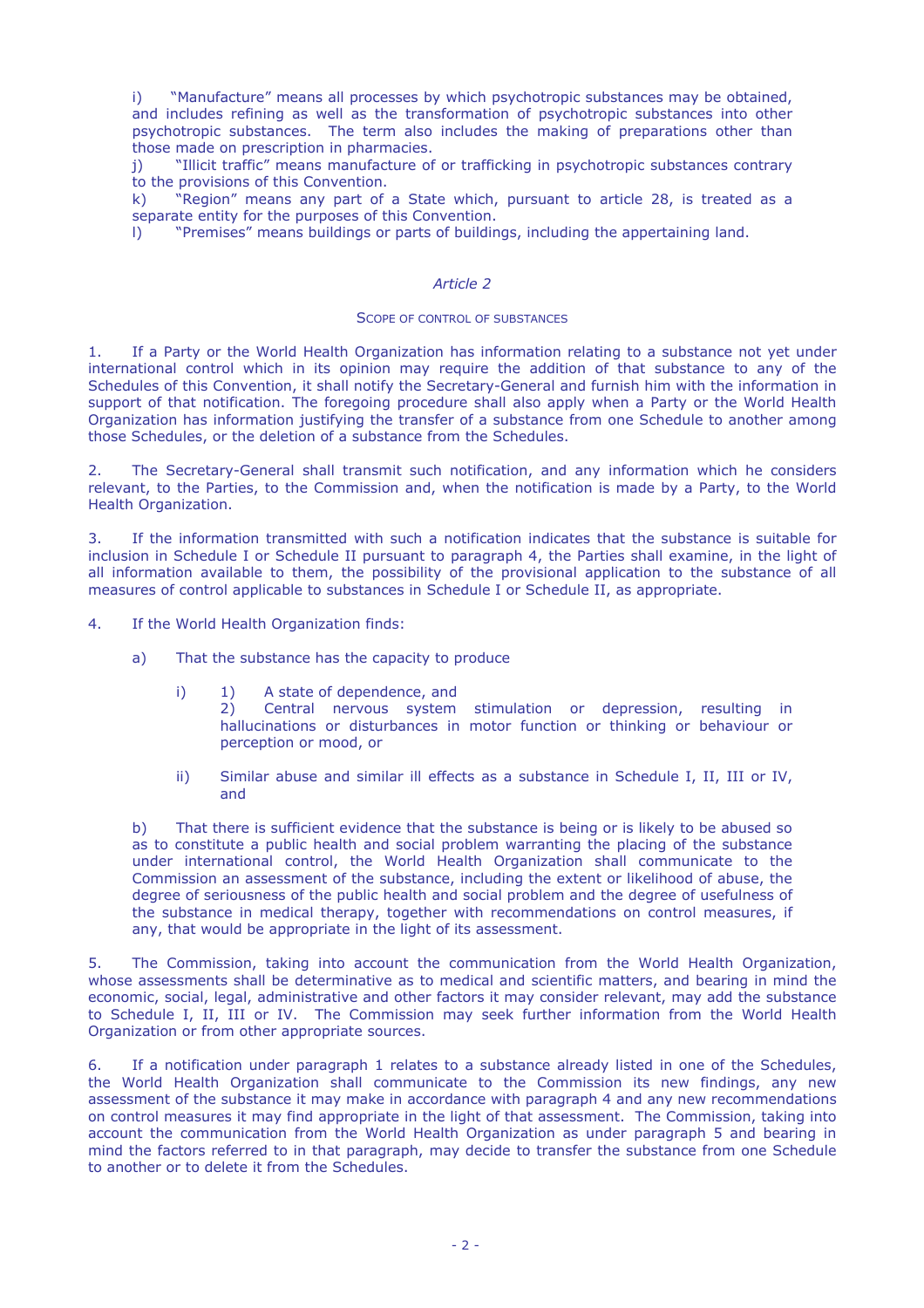7. Any decision of the Commission taken pursuant to this article shall be communicated by the Secretary-General to all States Members of the United Nations, to non-member States Parties to this Convention, to the World Health Organization and to the Board. Such decision shall become fully effective with respect to each Party 180 days after the date of such communication, except for any Party which, within that period, in respect of a decision adding a substance to a Schedule, has transmitted to the Secretary-General a written notice that, in view of exceptional circumstances, it is not in a position to give effect with respect to that substance to all of the provisions of the Convention applicable to substances in that Schedule. Such notice shall state the reasons for this exceptional action. Notwithstanding its notice, each Party shall apply, as a minimum, the control measures listed below:

a) A Party having given such notice with respect to a previously uncontrolled substance added to Schedule I shall take into account, as far as possible, the special control measures enumerated in article 7 and, with respect to that substance, shall:

- i) Require licences for manufacture, trade and distribution as provided in article 8 for substances in Schedule II;
- ii) Require medical prescriptions for supply or dispensing as provided in article 9 for substances in Schedule II;
- iii) Comply with the obligations relating to export and import provided in article 12, except in respect to another Party having given such notice for the substance in question;
- iv) Comply with the obligations provided in article 13 for substances in Schedule II in regard to prohibition of and restrictions on export and import;
- v) Furnish statistical reports to the Board in accordance with paragraph 4 a) of article 16; and
- vi) Adopt measures in accordance with article 22 for the repression of acts contrary to laws or regulations adopted pursuant to the foregoing obligations.

b) A Party having given such notice with regard to a previously uncontrolled substance added to Schedule II shall, with respect to that substance:

- i) Require licences for manufacture, trade and distribution in accordance with article 8;
- ii) Require medical prescriptions for supply or dispensing in accordance with article 9;
- iii) Comply with the obligations relating to export and import provided in Article 12, except in respect to another Party having given such notice for the substance in question;
- iv) Comply with the obligations of article 13 in regard to prohibition of and restrictions on export and import;
- v) Furnish statistical reports to the Board in accordance with paragraphs 4 a), c) and d) of article 16; and
- vi) Adopt measures in accordance with article 22 for the repression of acts contrary to laws or regulations adopted pursuant to the foregoing obligations.

c) A Party having given such notice with regard to a previously uncontrolled substance added to Schedule III shall, with respect to that substance:

- i) Require licences for manufacture, trade and distribution in accordance with article 8;
- ii) Require medical prescriptions for supply or dispensing in accordance with article 9;
- iii) Comply with the obligations relating to export provided in article 12, except in respect to another Party having given such notice for the substance in question;
- iv) Comply with the obligations of article 13 in regard to prohibition of and restrictions on export and import; and
- v) Adopt measures in accordance with article 22 for the repression of acts contrary to laws or regulations adopted pursuant to the foregoing obligations.

d) A Party having given such notice with regard to a previously uncontrolled substance added to Schedule IV shall, with respect to that substance:

- i) Require licences for manufacture, trade and distribution in accordance with article 8;
- ii) Comply with the obligations of article 13 in regard to prohibition of and restrictions on export and import; and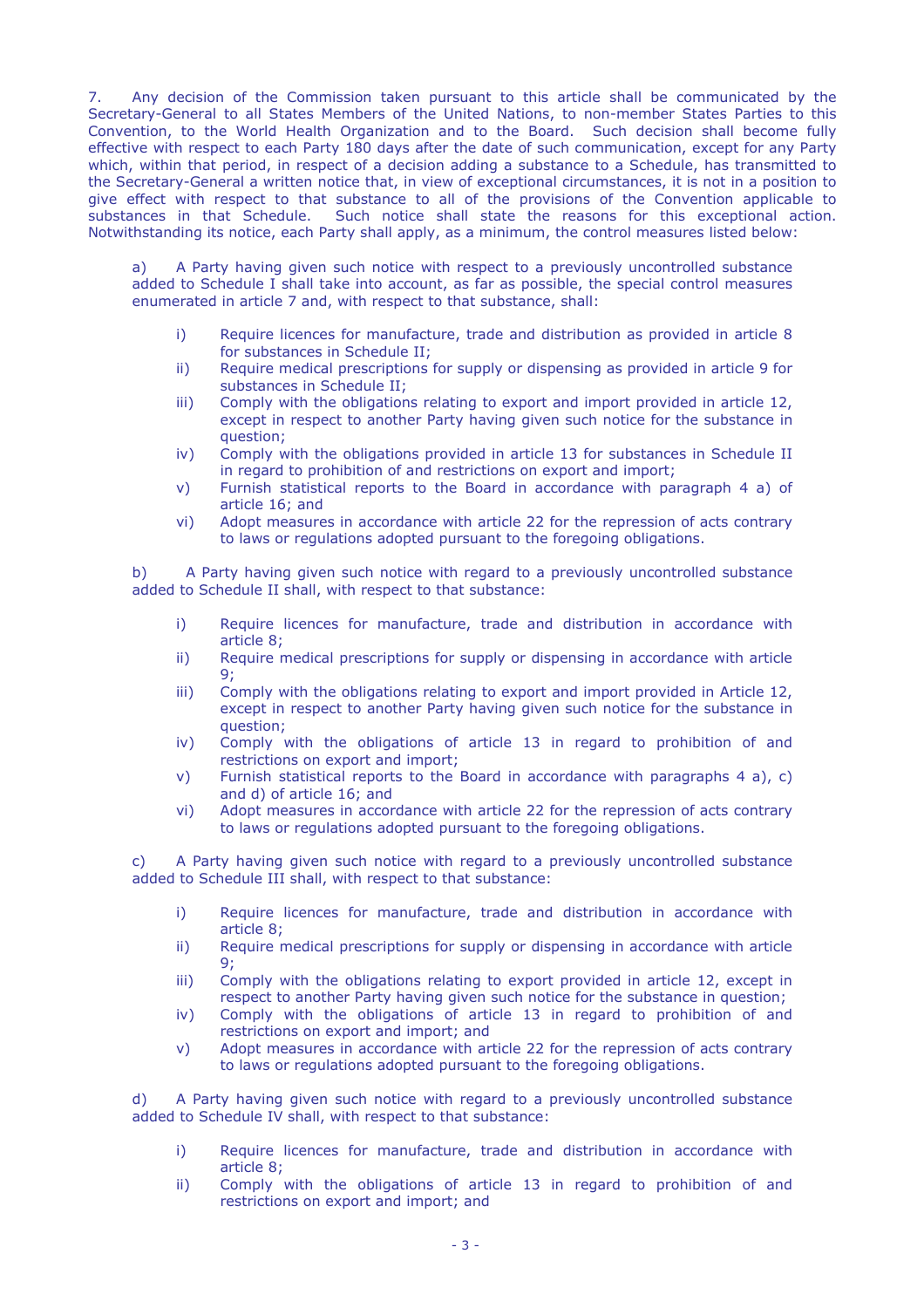iii) Adopt measures in accordance with article 22 for the repression of acts contrary to laws or regulations adopted pursuant to the foregoing obligations.

e) A Party having given such notice with regard to a substance transferred to a Schedule providing stricter controls and obligations shall apply as a minimum all of the provisions of this Convention applicable to the Schedule from which it was transferred.

8. a) The decisions of the Commission taken under this article shall be subject to review by the Council upon the request of any Party filed within 180 days from receipt of notification of the decision. The request for review shall be sent to the Secretary-General together with all relevant information upon which the request for review is based.

b) The Secretary-General shall transmit copies of the request for review and the relevant information to the Commission, to the World Health Organization and to all the Parties, inviting them to submit comments within ninety days. All comments received shall be submitted to the Council for consideration.

c) The Council may confirm, alter or reverse the decision of the Commission. Notification of the Council's decision shall be transmitted to all States Members of the United Nations, to non-member States Parties to this Convention, to the Commission, to the World Health Organization and to the Board.

d) During pendency of the review, the original decision of the Commission shall, subject to paragraph 7, remain in effect.

9. The Parties shall use their best endeavours to apply to substances which do not fall under this Convention, but which may be used in the illicit manufacture of psychotropic substances, such measures of supervision as may be practicable.

# <span id="page-11-0"></span>*Article 3*

# SPECIAL PROVISIONS REGARDING THE CONTROL OF PREPARATIONS

1. Except as provided in the following paragraphs of this article, a preparation is subject to the same measures of control as the psychotropic substance which it contains, and, if it contains more than one such substance, to the measures applicable to the most strictly controlled of those substances.

2. If a preparation containing a psychotropic substance other than a substance in Schedule I is compounded in such a way that it presents no, or a negligible, risk of abuse and the substance cannot be recovered by readily applicable means in a quantity liable to abuse, so that the preparation does not give rise to a public health and social problem, the preparation may be exempted from certain of the measures of control provided in this Convention in accordance with paragraph 3.

3. If a Party makes a finding under the preceding paragraph regarding a preparation, it may decide to exempt the preparation, in its country or in one of its regions, from any or all of the measures of control provided in this Convention except the requirements of:

- a) article 8 (licences), as it applies to manufacture;
- b) article 11 (records), as it applies to exempt preparations;

c) article 13 (prohibition of and restrictions on export and import);

d) article 15 (inspection), as it applies to manufacture;

e) article 16 (reports to be furnished by the Parties), as it applies to exempt preparations; and

f) article 22 (penal provisions), to the extent necessary for the repression of acts contrary to laws or regulations adopted pursuant to the foregoing obligations.

A Party shall notify the Secretary-General of any such decision, of the name and composition of the exempt preparation, and of the measures of control from which it is exempted. The Secretary-General shall transmit the notification to the other Parties, to the World Health Organization and to the Board.

4. If a Party or the World Health Organization has information regarding a preparation exempted pursuant to paragraph 3 which in its opinion may require the termination, in whole or in part, of the exemption, it shall notify the Secretary-General and furnish him with the information in support of the notification. The Secretary-General shall transmit such notification, and any information which he considers relevant, to the Parties, to the Commission and, when the notification is made by a Party, to the World Health Organization. The World Health Organization shall communicate to the Commission an assessment of the preparation in relation to the matters specified in paragraph 2, together with a recommendation of the control measures, if any, from which the preparation should cease to be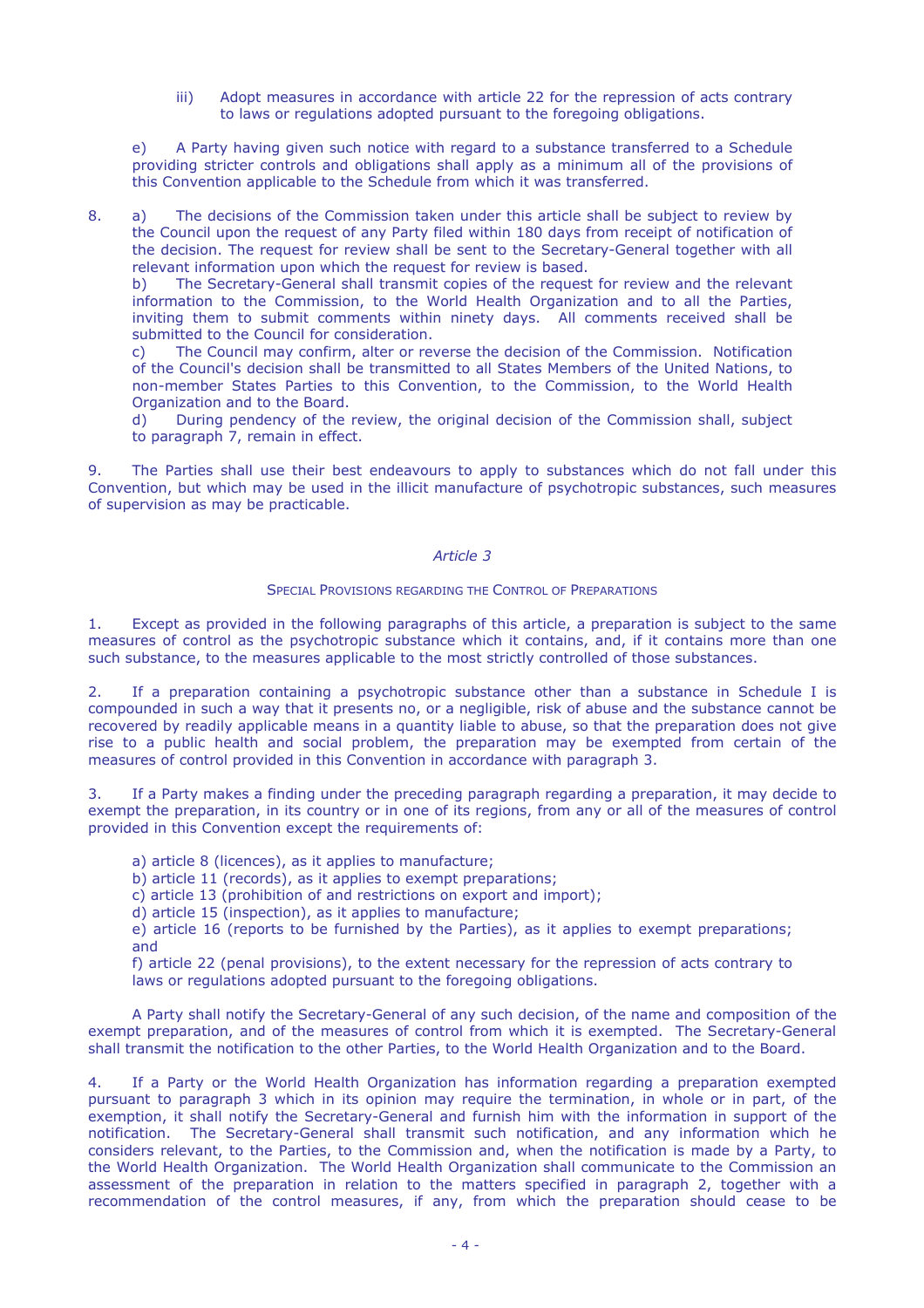exempted. The Commission, taking into account the communication from the World Health Organization, whose assessment shall be determinative as to medical and scientific matters, and bearing in mind the economic, social, legal, administrative and other factors it may consider relevant, may decide to terminate the exemption of the preparation from any or all control measures. Any decision of the Commission taken pursuant to this paragraph shall be communicated by the Secretary-General to all States Members of the United Nations, to non-member States Parties to this Convention, to the World Health Organization and to the Board. All Parties shall take measures to terminate the exemption from the control measure or measures in question within 180 days of the date of the Secretary-General's communication.

## <span id="page-12-0"></span>*Article 4*

#### OTHER SPECIAL PROVISIONS REGARDING THE SCOPE OF CONTROL

In respect of psychotropic substances other than those in Schedule I, the Parties may permit:

a) The carrying by international travellers of small quantities of preparations for personal use; each Party shall be entitled, however, to satisfy itself that these preparations have been lawfully obtained;

b) The use of such substances in industry for the manufacture of non-psychotropic substances or products, subject to the application of the measures of control required by this Convention until the psychotropic substances come to be in such a condition that they will not in practice be abused or recovered;

c) The use of such substances, subject to the application of the measures of control required by this Convention, for the capture of animals by persons specifically authorized by the competent authorities to use such substances for that purpose.

# <span id="page-12-1"></span>*Article 5*

#### LIMITATION OF USE TO MEDICAL AND SCIENTIFIC PURPOSES

1. Each Party shall limit the use of substances in Schedule I as provided in article 7.

2. Each Party shall, except as provided in article 4, limit by such measures as it considers appropriate the manufacture, export, import, distribution and stocks of, trade in, and use and possession of, substances in Schedules II, III and IV to medical and scientific purposes.

3. It is desirable that the Parties do not permit the possession of substances in Schedules II, III and IV except under legal authority.

# <span id="page-12-2"></span>*Article 6*

# SPECIAL ADMINISTRATION

It is desirable that for the purpose of applying the provisions of this Convention, each Party establish and maintain a special administration, which may with advantage be the same as, or work in close co-operation with, the special administration established pursuant to the provisions of conventions for the control of narcotic drugs.

## <span id="page-12-3"></span>*Article 7*

# SPECIAL PROVISIONS REGARDING SUBSTANCES IN SCHEDULE I

In respect of substances in Schedule I, the Parties shall:

a) Prohibit all use except for scientific and very limited medical purposes by duly authorized persons, in medical or scientific establishments which are directly under the control of their Governments or specifically approved by them;

b) Require that manufacture, trade, distribution and possession be under a special licence or prior authorization;

c) Provide for close supervision of the activities and acts mentioned in paragraphs *a)* and *b)*;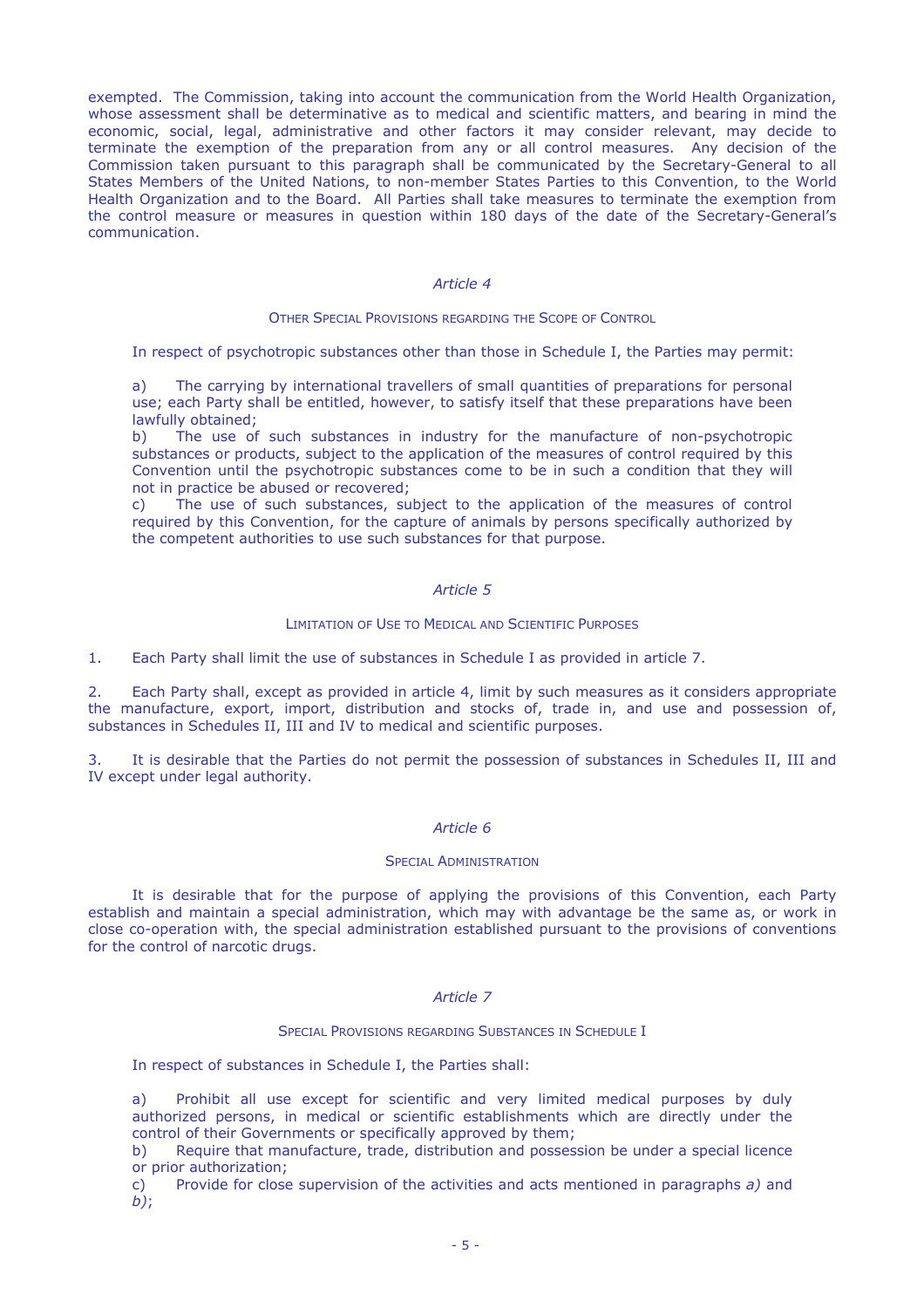d) Restrict the amount supplied to a duly authorized person to the quantity required for his authorized purpose;

e) Require that persons performing medical or scientific functions keep records concerning the acquisition of the substances and the details of their use, such records to be preserved for at least two years after the last use recorded therein; and

f) Prohibit export and import except when both the exporter and importer are the competent authorities or agencies of the exporting and importing country or region, respectively, or other persons or enterprises which are specifically authorized by the competent authorities of their country or region for the purpose. The requirements of paragraph 1 of article 12 for export and import authorizations for substances in Schedule II shall also apply to substances in Schedule I.

# <span id="page-13-0"></span>*Article 8*

#### LICENCES

1. The Parties shall require that the manufacture of, trade (including export and import trade) in, and distribution of substances listed in Schedules II, III and IV be under licence or other similar control measure.

2. The Parties shall:

a) Control all duly authorized persons and enterprises carrying on or engaged in the manufacture of, trade (including export and import trade) in, or distribution of substances referred to in paragraph 1;

b) Control under licence or other similar control measure the establishments and premises in which such manufacture, trade or distribution may take place; and

c) Provide that security measures be taken with regard to such establishments and premises in order to prevent theft or other diversion of stocks.

3. The provisions of paragraphs 1 and 2 of this article relating to licensing or other similar control measures need not apply to persons duly authorized to perform and while performing therapeutic or scientific functions.

4. The Parties shall require that all persons who obtain licences in accordance with this Convention or who are otherwise authorized pursuant to paragraph 1 of this article or sub-paragraph *b)* of article 7 shall be adequately qualified for the effective and faithful execution of the provisions of such laws and regulations as are enacted in pursuance of this Convention.

# <span id="page-13-1"></span>*Article 9*

# **PRESCRIPTIONS**

1. The Parties shall require that substances in Schedules II, III and IV be supplied or dispensed for use by individuals pursuant to medical prescription only, except when individuals may lawfully obtain, use, dispense or administer such substances in the duly authorized exercise of therapeutic or scientific functions.

2. The Parties shall take measures to ensure that prescriptions for substances in Schedules II, III and IV are issued in accordance with sound medical practice and subject to such regulation, particularly as to the number of times they may be refilled and the duration of their validity, as will protect the public health and welfare.

3. Notwithstanding paragraph 1, a Party may, if in its opinion local circumstances so require and under such conditions, including record-keeping, as it may prescribe, authorize licensed pharmacists or other licensed retail distributors designated by the authorities responsible for public health in its country or part thereof to supply, at their discretion and without prescription, for use for medical purposes by individuals in exceptional cases, small quantities, within limits to be defined by the Parties, of substances in Schedules III and IV.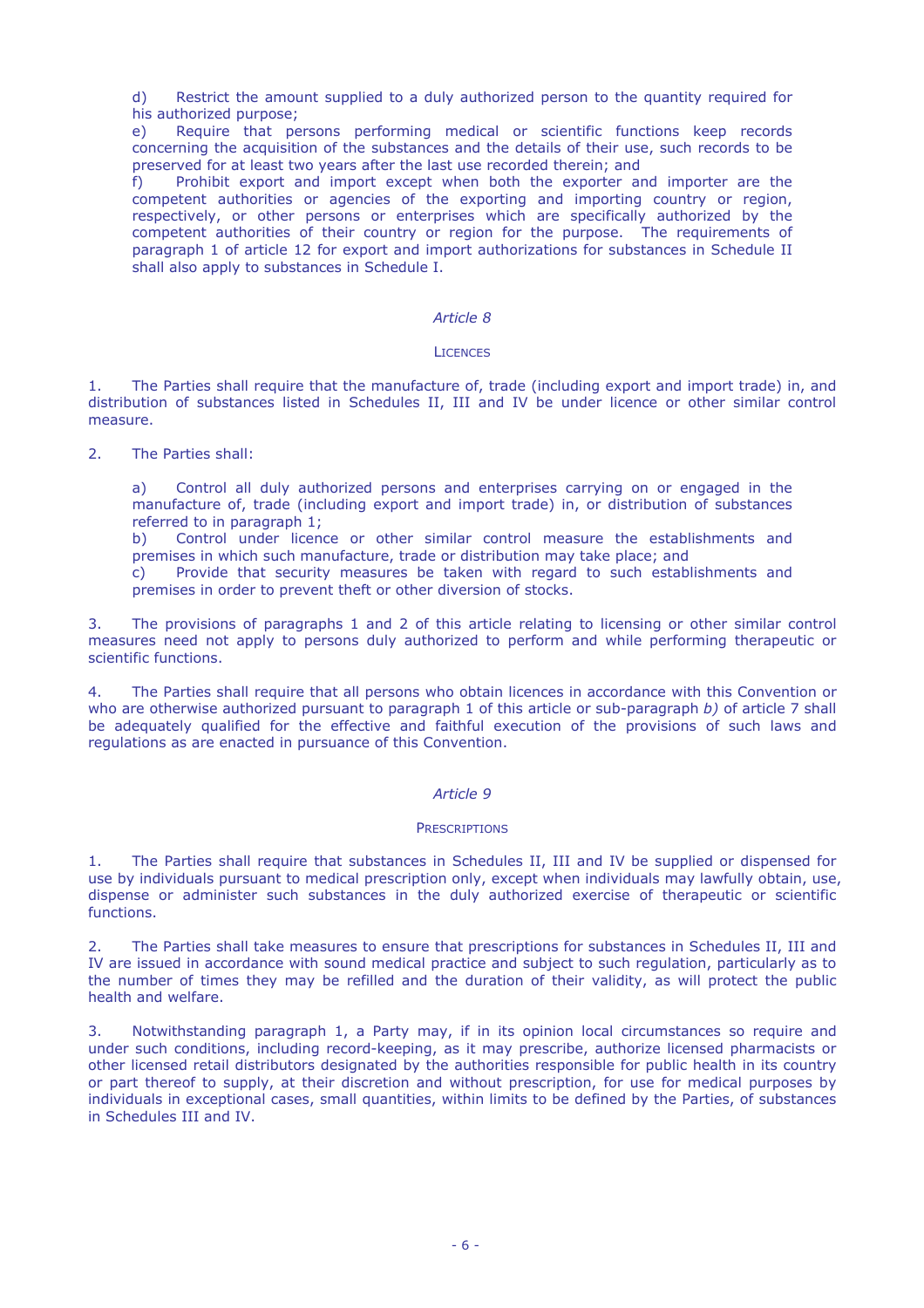# <span id="page-14-0"></span>*Article 10*

#### WARNINGS ON PACKAGES, AND ADVERTISING

1. Each Party shall require, taking into account any relevant regulations or recommendations of the World Health Organization, such directions for use, including cautions and warnings, to be indicated on the labels where practicable and in any case on the accompanying leaflet of retail packages of psychotropic substances, as in its opinion are necessary for the safety of the user.

2. Each Party shall, with due regard to its constitutional provisions, prohibit the advertisement of such substances to the general public.

# <span id="page-14-1"></span>*Article 11*

# **RECORDS**

1. The Parties shall require that, in respect of substances in Schedule I, manufactures and all other persons authorized under article 7 to trade in and distribute those substances keep records, as may be determined by each Party, showing details of the quantities manufactured, the quantities held in stock, and, for each acquisition and disposal, details of the quantity, date, supplier and recipient.

2. The Parties shall require that, in respect of substances in Schedules II and III, manufacturers, wholesale distributors, exporters and importers keep records, as may be determined by each Party, showing details of the quantities manufactured and, for each acquisition and disposal, details of the quantity, date, supplier and recipient.

3. The Parties shall require that, in respect of substances in Schedule II, retail distributors, institutions for hospitalization and care and scientific institutions keep records, as may be determined by each Party, showing, for each acquisition and disposal, details of the quantity, date, supplier and recipient.

4. The Parties shall ensure, through appropriate methods and taking into account the professional and trade practices in their countries, that information regarding acquisition and disposal of substances in Schedule III by retail distributors, institutions for hospitalization and care and scientific institutions is readily available.

5. The Parties shall require that, in respect of substances in Schedule IV, manufacturers, exporters and importers keep records, as may be determined by each Party, showing the quantities manufactured, exported and imported.

6. The Parties shall require manufacturers of preparations exempted under paragraph 3 of article 3 to keep records as to the quantity of each psychotropic substance used in the manufacture of an exempt preparation, and as to the nature, total quantity and initial disposal of the exempt preparation manufactured therefrom.

7. The Parties shall ensure that the records and information referred to in this article which are required for purposes of reports under article 16 shall be preserved for at least two years.

# <span id="page-14-2"></span>*Article 12*

#### PROVISIONS RELATING TO INTERNATIONAL TRADE

1. a) Every Party permitting the export or import of substances in Schedule I or II shall require a separate import or export authorization, on a form to be established by the Commission, to be obtained for each such export or import whether it consists of one or more substances.

b) Such authorization shall state the international non-proprietary name, or, lacking such a name, the designation of the substance in the Schedule, the quantity to be exported or imported, the pharmaceutical form, the name and address of the exporter and importer, and the period within which the export or import must be effected. If the substance is exported or imported in the form of a preparation, the name of the preparation, if any, shall additionally be furnished. The export authorization shall also state the number and date of the import authorization and the authority by whom it has been issued.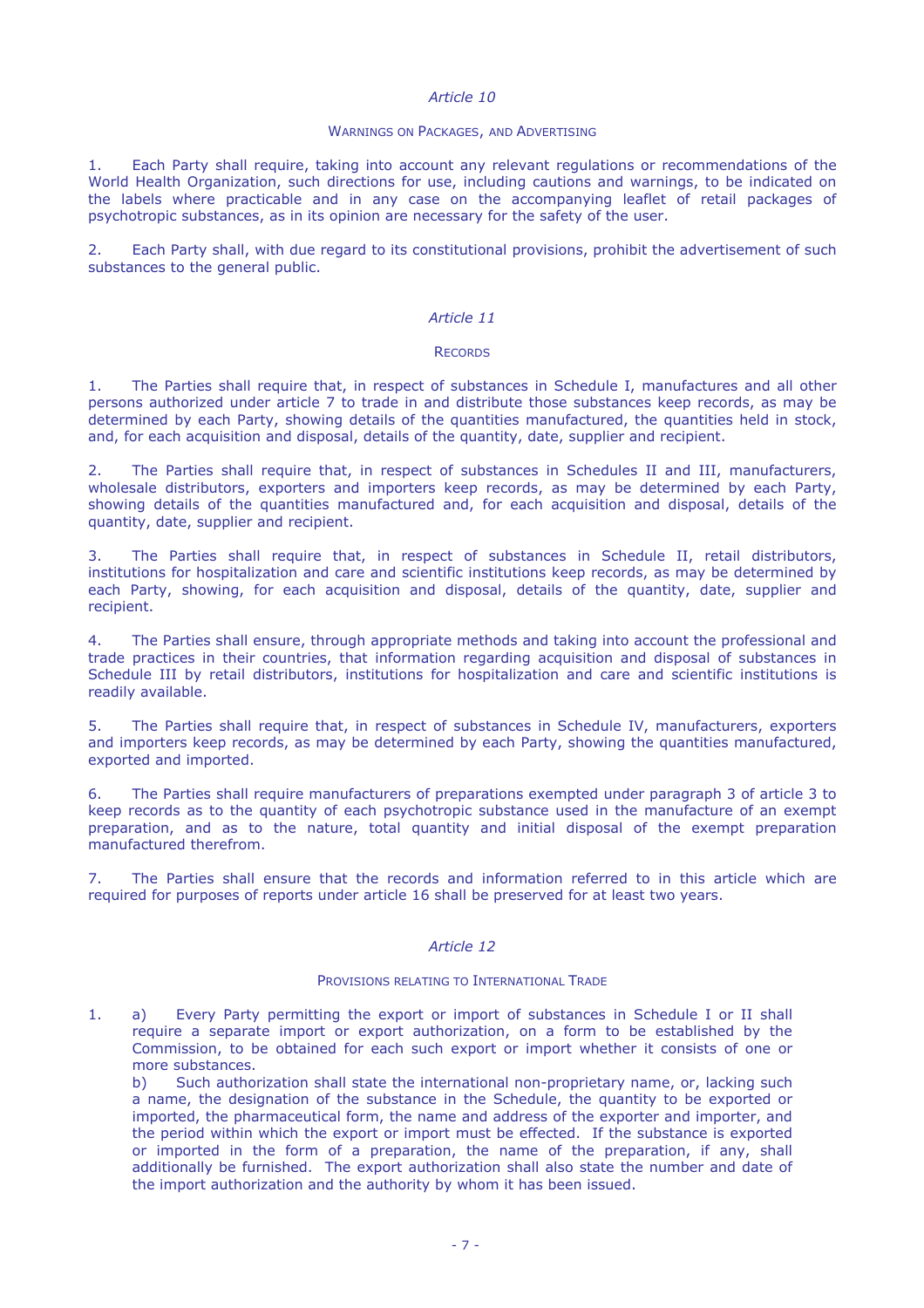c) Before issuing an export authorization the Parties shall require an import authorization, issued by the competent authority of the importing country or region and certifying that the importation of the substance or substances referred to therein is approved, and such an authorization shall be produced by the person or establishment applying for the export authorization.

d) A copy of the export authorization shall accompany each consignment, and the Government issuing the export authorization shall send a copy to the Government of the importing country or region.

e) The Government of the importing country or region, when the importation has been effected, shall return the export authorization with an endorsement certifying the amount actually imported, to the Government of the exporting country or region.

- 2. a) The Parties shall require that for each export of substances in Schedule III exporters shall draw up a declaration in triplicate, on a form to be established by the Commission, containing the following information:
	- i) The name and address of the exporter and importer;
	- ii) The international non-proprietary name, or, failing such a name, the designation of the substance in the Schedule;
	- iii) The quantity and pharmaceutical form in which the substance is exported, and, if in the form of a preparation, the name of the preparation, if any; and
	- iv) The date of despatch.

b) Exporters shall furnish the competent authorities of their country or region with two copies of the declaration. They shall attach the third copy to their consignment.

c) A Party from whose territory a substance in Schedule III has been exported shall, as soon as possible but not later than ninety days after the date of despatch, send to the competent authorities of the importing country or region, by registered mail with return of receipt requested, one copy of the declaration received from the exporter.

d) The Parties may require that, on receipt of the consignment, the importer shall transmit the copy accompanying the consignment, duly endorsed stating the quantities received and the date of receipt, to the competent authorities of his country or region.

3. In respect of substances in Schedules I and II the following additional provisions shall apply:

a) The Parties shall exercise in free ports and zones the same supervision and control as in other parts of their territory, provided, however, that they may apply more drastic measures.

b) Exports of consignments to a post office box, or to a bank to the account of a person other than the person named in the export authorization, shall be prohibited.

c) Exports to bonded warehouses of consignments of substances in Schedule I are prohibited. Exports of consignments of substances in Schedule II to a bonded warehouse are prohibited unless the Government of the importing country certifies on the import authorization, produced by the person or establishment applying for the export authorization, that it has approved the importation for the purpose of being placed in a bonded warehouse. In such case the export authorization shall certify that the consignment is exported for such purpose. Each withdrawal from the bonded warehouse shall require a permit from the authorities having jurisdiction over the warehouse and, in the case of a foreign destination, shall be treated as if it were a new export within the meaning of this Convention.

d) Consignments entering or leaving the territory of a Party not accompanied by an export authorization shall be detained by the competent authorities.

e) A Party shall not permit any substances consigned to another country to pass through its territory, whether or not the consignment is removed from the conveyance in which it is carried, unless a copy of the export authorization for consignment is produced to the competent authorities of such Party.

f) The competent authorities of any country or region through which a consignment of substances is permitted to pass shall take all due measures to prevent the diversion of the consignment to a destination other than that named in the accompanying copy of the export authorization, unless the Government of the country or region through which the consignment is passing authorizes the diversion. The Government of the country or region of transit shall treat any requested diversion as if the diversion were an export from the country or region of transit to the country or region of new destination. If the diversion is authorized, the provisions of paragraph 1 e) shall also apply between the country or region of transit and the country or region which originally exported the consignment.

g) No consignment of substances, while in transit or whilst being stored in a bonded warehouse, may be subjected to any process which would change the nature of the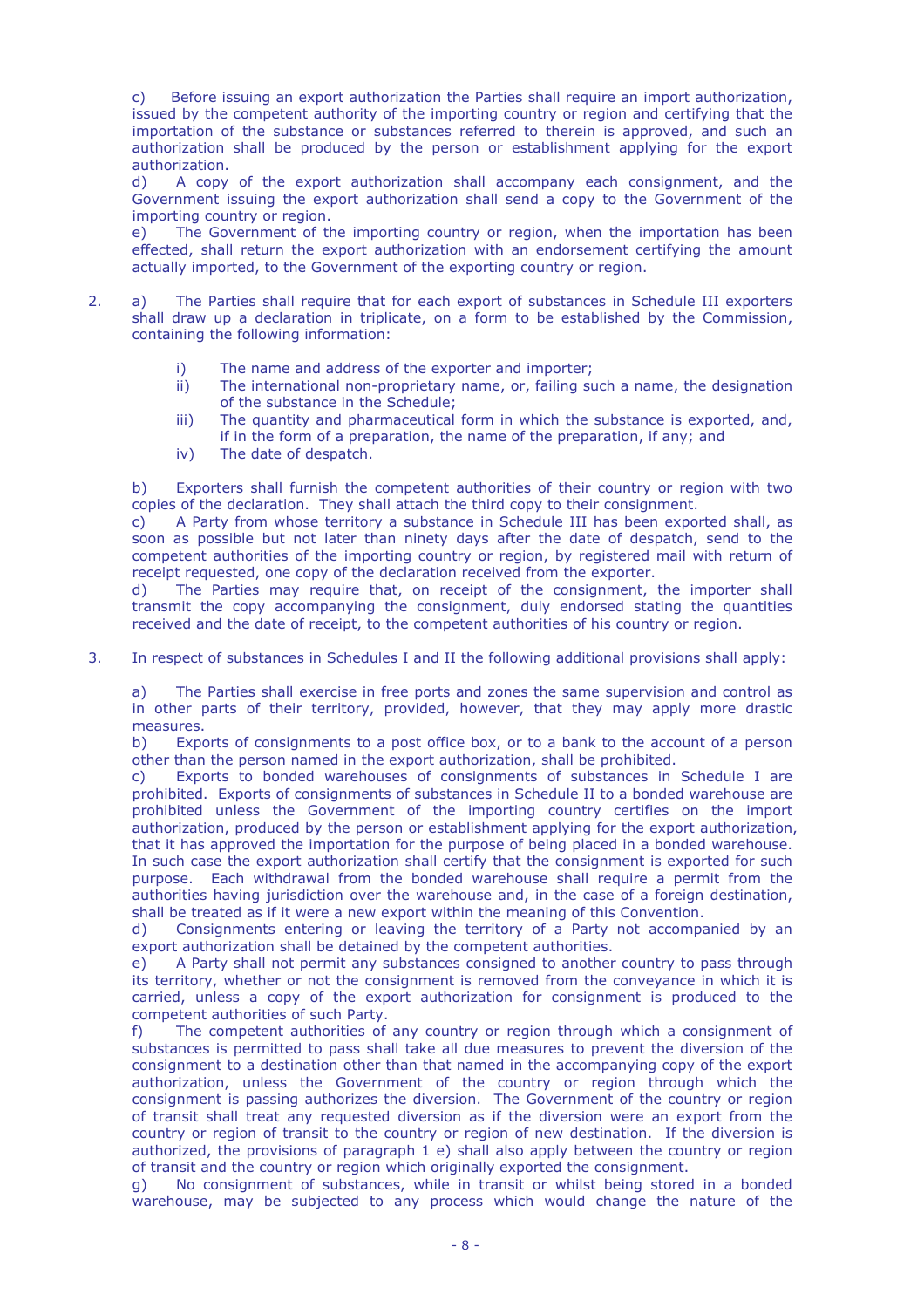substance in question. The packing may not be altered without the permission of the competent authorities.

h) The provisions of sub-paragraphs *e)* to *g)* relating to the passage of substances through the territory of a Party do not apply where the consignment in question is transported by aircraft which does not land in the country or region of transit. If the aircraft lands in any such country or region, those provisions shall be applied so far as circumstances require.

i) The provisions of this paragraph are without prejudice to the provisions of any international agreements which limit the control which may be exercised by any of the Parties over such substances in transit.

# <span id="page-16-0"></span>*Article 13*

# PROHIBITION OF AND RESTRICTIONS ON EXPORT AND IMPORT

1. A Party may notify all the other Parties through the Secretary-General that it prohibits the import into its country or into one of its regions of one or more substances in Schedule II, III or IV, specified in its notification. Any such notification shall specify the name of the substance as designated in Schedule II, III or IV.

2. If a Party has been notified of a prohibition pursuant to paragraph 1, it shall take measures to ensure that none of the substances specified in the notification is exported to the country or one of the regions of the notifying Party.

3. Notwithstanding the provisions of the preceding paragraphs, a Party which has given notification pursuant to paragraph 1 may authorize by special import licence in each case the import of specified quantities of the substances in question or preparations containing such substances. The issuing authority of the importing country shall send two copies of the special import licence, indicating the name and address of the importer and the exporter, to the competent authority of the exporting country or region, which may then authorize the exporter to make the shipment. One copy of the special import licence, duly endorsed by the competent authority of the exporting country or region, shall accompany the shipment.

# <span id="page-16-1"></span>*Article 14*

## SPECIAL PROVISIONS CONCERNING THE CARRIAGE OF PSYCHOTROPIC SUBSTANCES IN FIRST-AID KITS OF SHIPS, AIRCRAFT OR OTHER FORMS OF PUBLIC TRANSPORT ENGAGED IN INTERNATIONAL TRAFFIC

1. The international carriage by ships, aircraft or other forms of international public transport, such as international railway trains and motor coaches, of such limited quantities of substances in Schedule II, III or IV as may be needed during their journey or voyage for first-aid purposes or emergency cases shall not be considered to be export, import or passage through a country within the meaning of this Convention.

2. Appropriate safeguards shall be taken by the country of registry to prevent the improper use of the substances referred to in paragraph 1 or their diversion for illicit purposes. The Commission, in consultation with the appropriate international organizations, shall recommend such safeguards.

3. Substances carried by ships, aircraft or other forms of international public transport, such as international railway trains and motor coaches, in accordance with paragraph 1 shall be subject to the laws, regulations, permits and licences of the country of registry, without prejudice to any rights of the competent local authorities to carry out checks, inspections and other control measures on board these conveyances. The administration of such substances in the case of emergency shall not be considered a violation of the requirements of paragraph 1 of article 9.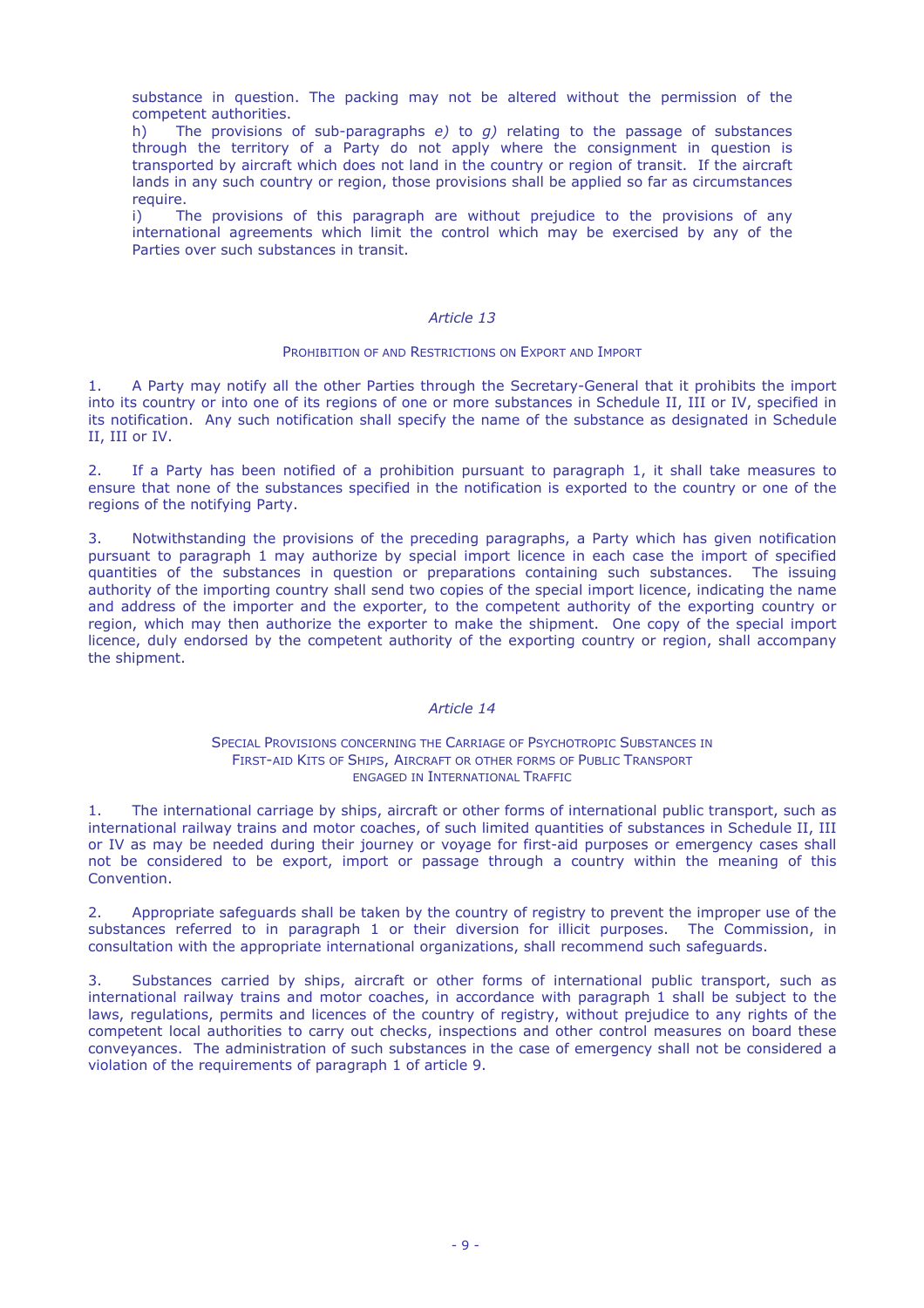# <span id="page-17-0"></span>*Article 15*

#### **INSPECTION**

The Parties shall maintain a system of inspection of manufacturers, exporters, importers, and wholesale and retail distributors of psychotropic substances and of medical and scientific institutions which use such substances. They shall provide for inspections, which shall be made as frequently as they consider necessary, of the premises and of stocks and records.

# <span id="page-17-1"></span>*Article 16*

# REPORTS TO BE FURNISHED BY THE PARTIES

1. The Parties shall furnish to the Secretary-General such information as the Commission may request as being necessary for the performance of its functions, and in particular an annual report regarding the working of the Convention in their territories including information on:

a) Important changes in their laws and regulations concerning psychotropic substances; and

b) Significant developments in the abuse of and the illicit traffic in psychotropic substances within their territories.

2. The Parties shall also notify the Secretary-General of the names and addresses of the governmental authorities referred to in sub-paragraph *f)* of article 7, in article 12 and in paragraph 3 of article 13. Such information shall be made available to all Parties by the Secretary-General.

3. The Parties shall furnish, as soon as possible after the event, a report to the Secretary-General in respect of any case of illicit traffic in psychotropic substances or seizure from such illicit traffic which they consider important because of:

- a) New trends disclosed;
- b) The quantities involved;
- c) The light thrown on the sources from which the substances are obtained; or
- d) The methods employed by illicit traffickers.

Copies of the report shall be communicated in accordance with sub-paragraph *b)* of article 21.

4. The Parties shall furnish to the Board annual statistical reports in accordance with forms prepared by the Board:

a) In regard to each substance in Schedules I and II, on quantities manufactured, exported to and imported from each country or region as well as on stocks held by manufacturers;

b) In regard to each substance in Schedules III and IV, on quantities manufactured, as well as on total quantities exported and imported;

c) In regard to each substance in Schedules II and III, on quantities used in the manufacture of exempt preparations; and

d) In regard to each substance other than a substance in Schedule I, on quantities used for industrial purposes in accordance with sub-paragraph b) of article 4.

The quantities manufactured which are referred to in sub-paragraphs *a)* and *b)* of this paragraph do not include the quantities of preparations manufactured.

5. A Party shall furnish the Board, on its request, with supplementary statistical information relating to future periods on the quantities of any individual substance in Schedules III and IV exported to and imported from each country or region. That Party may request that the Board treat as confidential both its request for information and the information given under this paragraph.

6. The Parties shall furnish the information referred to in paragraphs 1 and 4 in such a manner and by such dates as the Commission or the Board may request.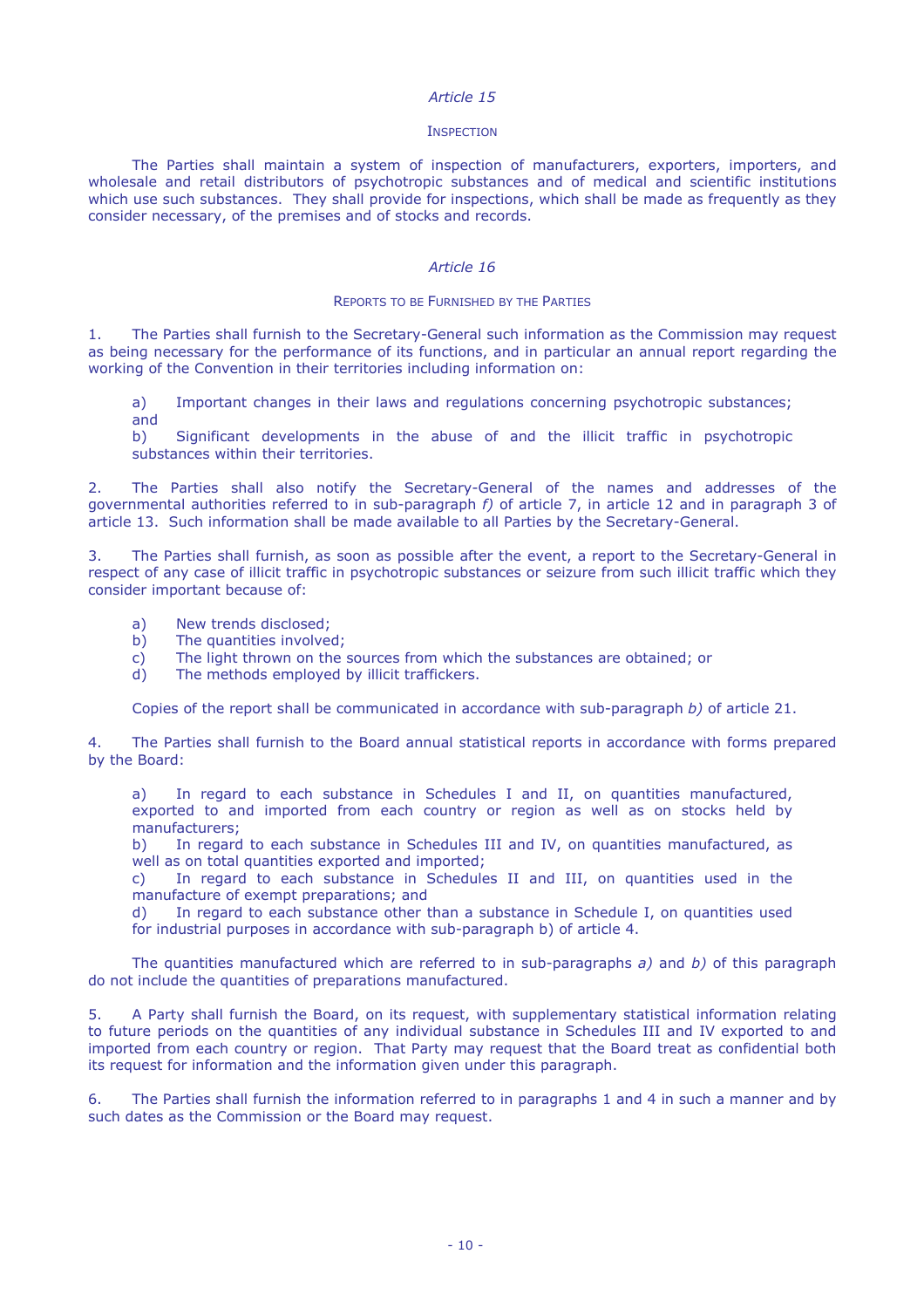# <span id="page-18-0"></span>*Article 17*

#### FUNCTIONS OF THE COMMISSION

1. The Commission may consider all matters pertaining to the aims of this Convention and to the implementation of its provisions, and may make recommendations relating thereto.

2. The decisions of the Commission provided for in articles 2 and 3 shall be taken by a two-thirds majority of the members of the Commission.

# <span id="page-18-1"></span>*Article 18*

## REPORTS OF THE BOARD

1. The Board shall prepare annual reports on its work containing an analysis of the statistical information at its disposal, and, in appropriate cases, an account of the explanations, if any, given by or required of Governments, together with any observations and recommendations which the Board desires to make. The Board may make such additional reports, as it considers necessary. The reports shall be submitted to the Council through the Commission, which may make such comments as it sees fit.

2. The reports of the Board shall be communicated to the Parties and subsequently published by the Secretary-General. The Parties shall permit their unrestricted distribution.

# <span id="page-18-2"></span>*Article 19*

# MEASURES BY THE BOARD TO ENSURE THE EXECUTION OF THE PROVISIONS OF THE CONVENTION

1. a) If, on the basis of its examination of information submitted by governments to the Board or of information communicated by United Nations organs, the Board has reason to believe that the aims of this Convention are being seriously endangered by reason of the failure of a country or region to carry out the provisions of this Convention, the Board shall have the right to ask for explanations from the Government of the country or region in question. Subject to the right of the Board to call the attention of the Parties, the Council and the Commission to the matter referred to in sub-paragraph *c)* below, it shall treat as confidential a request for information or an explanation by a government under this subparagraph.

b) After taking action under sub-paragraph a), the Board, if satisfied that it is necessary to do so, may call upon the Government concerned to adopt such remedial measures as shall seem under the circumstances to be necessary for the execution of the provisions of this Convention.

c) If the Board finds that the Government concerned has failed to give satisfactory explanations when called upon to do so under sub-paragraph a), or has failed to adopt any remedial measures which it has been called upon to take under sub-paragraph b), it may call the attention of the Parties, the Council and the Commission to the matter.

2. The Board, when calling the attention of the Parties, the Council and the Commission to a matter in accordance with paragraph 1 *c)*, may, if it is satisfied that such a course is necessary, recommend to the Parties that they stop the export, import, or both, of particular psychotropic substances, from or to the country or region concerned, either for a designated period or until the Board shall be satisfied as to the situation in that country or region. The State concerned may bring the matter before the Council.

3. The Board shall have the right to publish a report on any matter dealt with under the provisions of this article, and communicate it to the Council, which shall forward it to all Parties. If the Board publishes in this report a decision taken under this article or any information relating thereto, it shall also publish therein the views of the Government concerned if the latter so requests.

4. If in any case a decision of the Board which is published under this article is not unanimous, the views of the minority shall be stated.

5. Any State shall be invited to be represented at a meeting of the Board at which a question directly interesting it is considered under this article.

6. Decisions of the Board under this article shall be taken by a two-thirds majority of the whole number of the Board.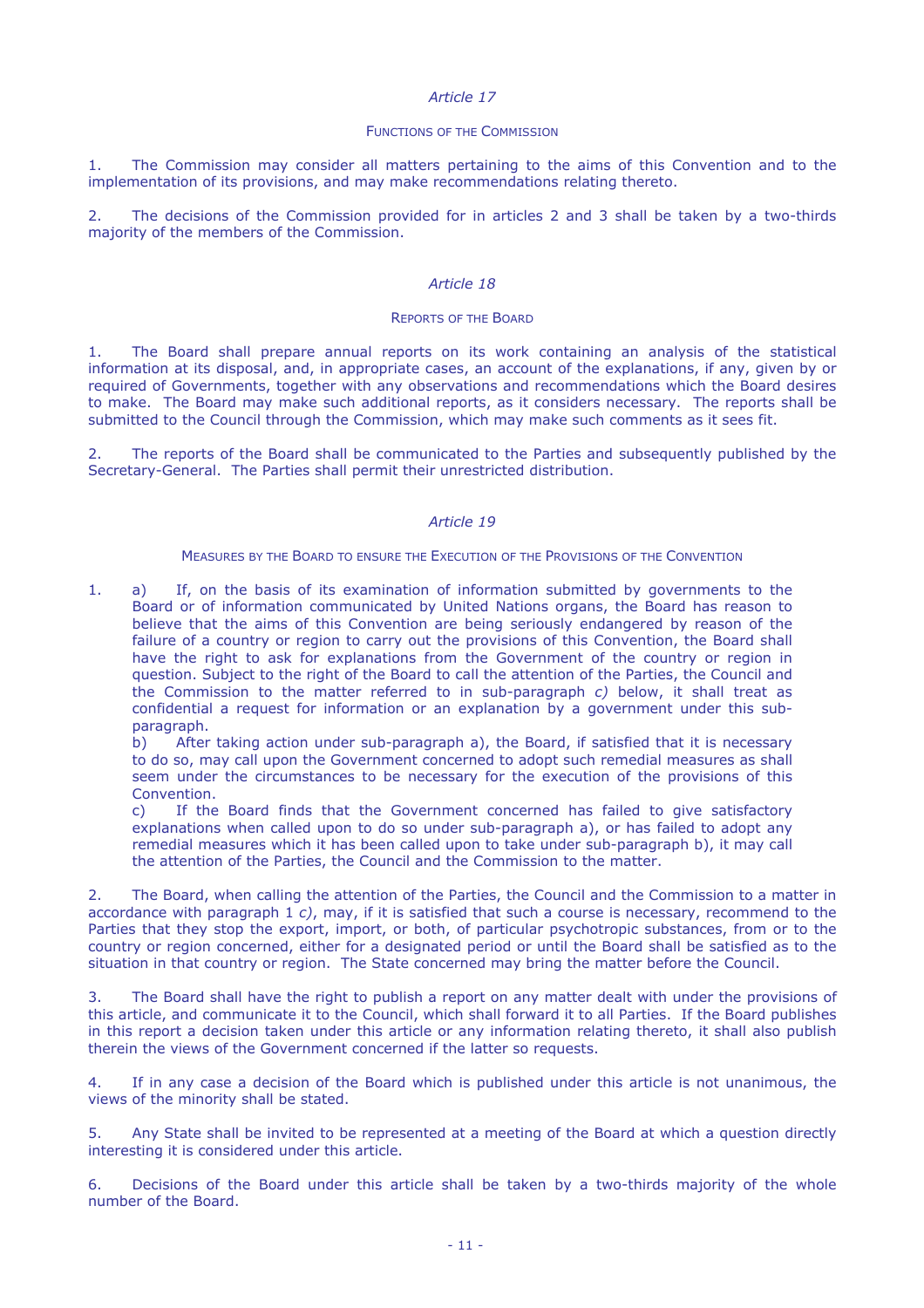7. The provisions of the above paragraphs shall also apply if the Board has reason to believe that the aims of this Convention are being seriously endangered as a result of a decision taken by a Party under paragraph 7 of article 2.

# <span id="page-19-0"></span>*Article 20*

#### MEASURES AGAINST THE ABUSE OF PSYCHOTROPIC SUBSTANCES

1. The Parties shall take all practicable measures for the prevention of abuse of psychotropic substances and for the early identification, treatment, education, after-care, rehabilitation and social reintegration of the persons involved, and shall co-ordinate their efforts to these ends.

2. The Parties shall as far as possible promote the training of personnel in the treatment, after-care, rehabilitation and social reintegration of abusers of psychotropic substances.

3. The Parties shall assist persons whose work so requires to gain an understanding of the problems of abuse of psychotropic substances and of its prevention, and shall also promote such understanding among the general public if there is a risk that abuse of such substances will become widespread.

# <span id="page-19-1"></span>*Article 21*

#### ACTION AGAINST THE ILLICIT TRAFFIC

Having due regard to their constitutional, legal and administrative systems, the Parties shall:

a) Make arrangements at the national level for the co-ordination of preventive and repressive action against the illicit traffic; to this end they may usefully designate an appropriate agency responsible for such co-ordination;

b) Assist each other in the campaign against the illicit traffic in psychotropic substances. and in particular immediately transmit, through the diplomatic channel or the competent authorities designated by the Parties for this purpose, to the other Parties directly concerned, a copy of any report addressed to the Secretary-General under article 16 in connexion with the discovery of a case of illicit traffic or a seizure;

c) Co-operate closely with each other and with the competent international organizations of which they are members with a view to maintaining a co-ordinated campaign against the illicit traffic;

d) Ensure that international co-operation between the appropriate agencies be conducted in an expeditious manner; and

e) Ensure that, where legal papers are transmitted internationally for the purpose of judicial proceedings, the transmittal be effected in an expeditious manner to the bodies designated by the Parties; this requirement shall be without prejudice to the right of a Party to require that legal papers be sent to it through the diplomatic channel.

# <span id="page-19-2"></span>*Article 22*

# PENAL PROVISIONS

1. a) Subject to its constitutional limitations, each Party shall treat as a punishable offence, when committed intentionally, any action contrary to a law or regulation adopted in pursuance of its obligations under this Convention, and shall ensure that serious offences shall be liable to adequate punishment, particularly by imprisonment or other penalty of deprivation of liberty.

b) Notwithstanding the preceding sub-paragraph, when abusers of psychotropic substances have committed such offences, the Parties may provide, either as an alternative to conviction or punishment or in addition to punishment, that such abusers undergo measures of treatment, education, after-care, rehabilitation and social reintegration in conformity with paragraph 1 of article 20.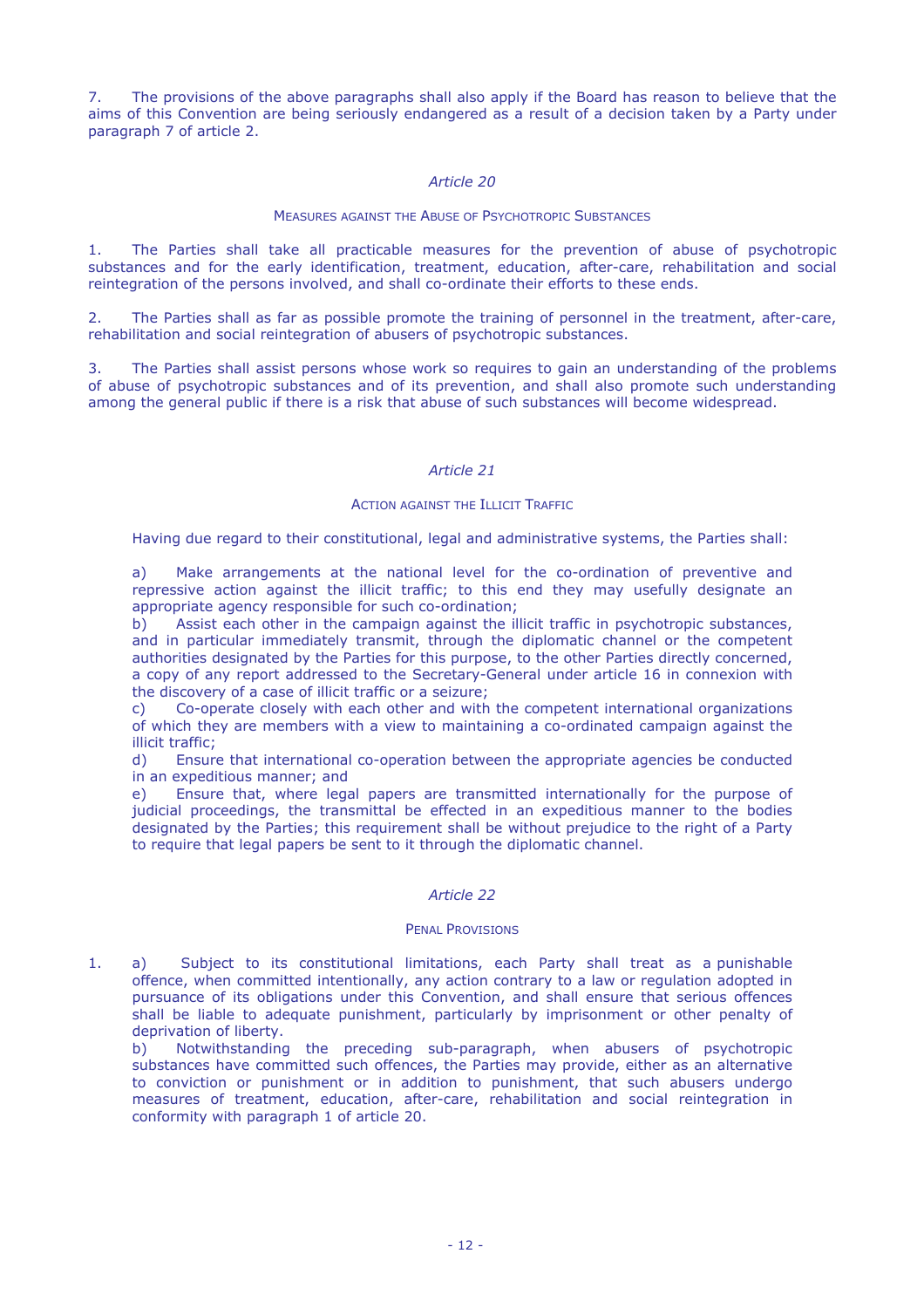- 2. Subject to the constitutional limitations of a Party, its legal system and domestic law,
	- a) i) If a series of related actions constituting offences under paragraph 1 has been committed in different countries, each of them shall be treated as a distinct offence;
		- ii) Intentional participation in, conspiracy to commit and attempts to commit, any of such offences, and preparatory acts and financial operations in connexion with the offences referred to in this article, shall be punishable offences as provided in paragraph 1;
		- iii) Foreign convictions for such offences shall be taken into account for the purpose of establishing recidivism; and
		- iv) Serious offences heretofore referred to committed either by nationals or by foreigners shall be prosecuted by the Party in whose territory the offence was committed, or by the Party in whose territory the offender is found if extradition is not acceptable in conformity with the law of the Party to which application is made, and if such offender has not already been prosecuted and judgement given.

b) It is desirable that the offences referred to in paragraph 1 and paragraph 2 *a)* ii) be included as extradition crimes in any extradition treaty which has been or may hereafter be concluded between any of the Parties, and, as between any of the Parties which do not make extradition conditional on the existence of a treaty or on reciprocity, be recognized as extradition crimes; provided that extradition shall be granted in conformity with the law of the Party to which application is made, and that the Party shall have the right to refuse to effect the arrest or grant the extradition in cases where the competent authorities consider that the offence is not sufficiently serious.

3. Any psychotropic substance or other substance, as well as any equipment, used in or intended for the commission of any of the offences referred to in paragraphs 1 and 2 shall be liable to seizure and confiscation.

4. The provisions of this article shall be subject to the provisions of the domestic law of the Party concerned on questions of jurisdiction.

5. Nothing contained in this article shall affect the principle that the offences to which it refers shall be defined, prosecuted and punished in conformity with the domestic law of a Party.

# <span id="page-20-0"></span>*Article 23*

#### APPLICATION OF STRICTER CONTROL MEASURES THAN THOSE REQUIRED BY THIS CONVENTION

A Party may adopt more strict or severe measures of control than those provided by this Convention if, in its opinion, such measures are desirable or necessary for the protection of the public health and welfare.

# <span id="page-20-1"></span>*Article 24*

#### EXPENSES OF INTERNATIONAL ORGANS INCURRED IN ADMINISTERING THE PROVISIONS OF THE CONVENTION

The expenses of the Commission and the Board in carrying out their respective functions under this Convention shall be borne by the United Nations in such manner as shall be decided by the General Assembly. The Parties which are not Members of the United Nations shall contribute to these expenses such amounts as the General Assembly finds equitable and assesses from time to time after consultation with the Governments of these Parties.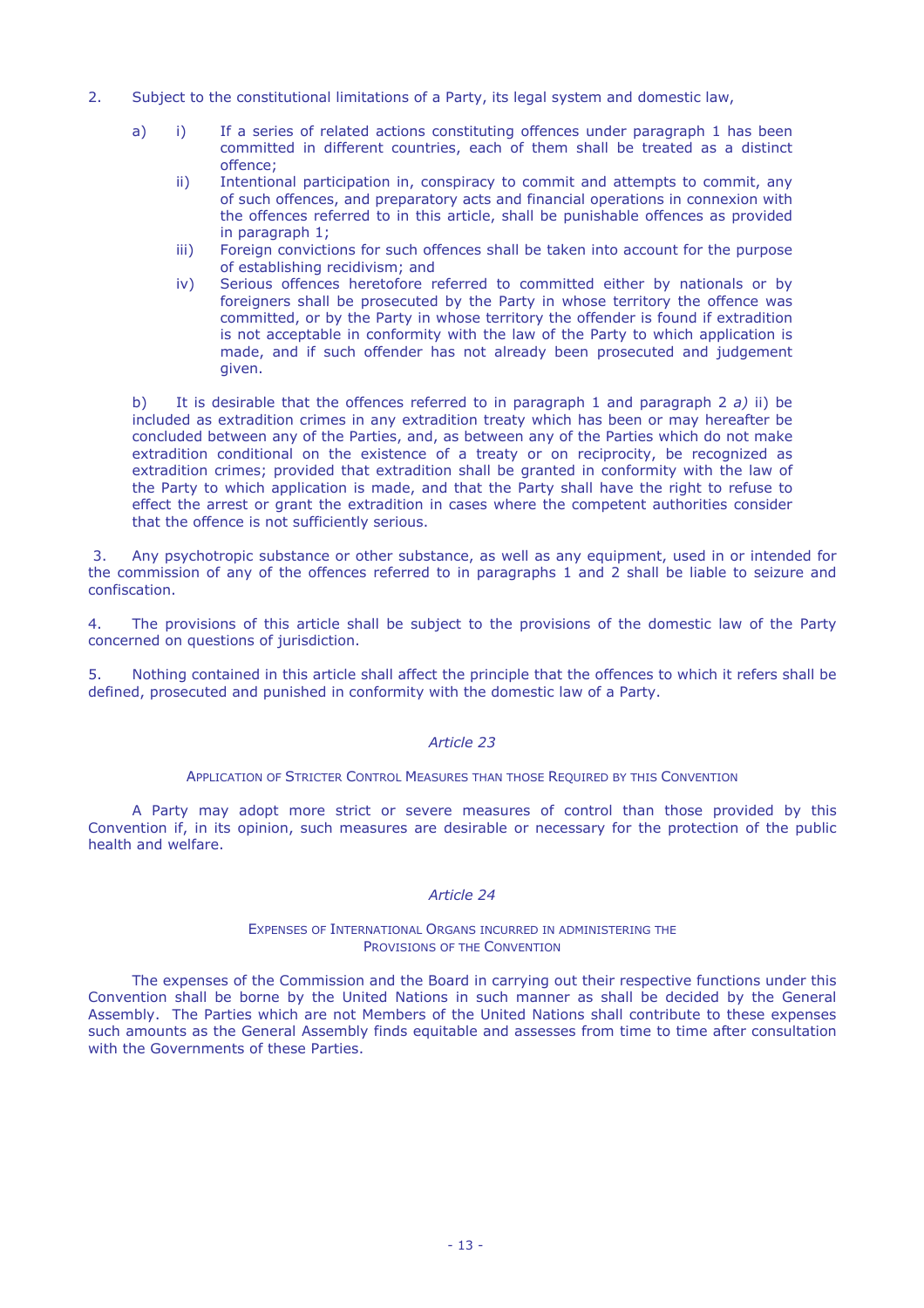# <span id="page-21-0"></span>*Article 25*

#### PROCEDURE FOR ADMISSION, SIGNATURE, RATIFICATION AND ACCESSION

1. Members of the United Nations, States not Members of the United Nations which are members of a specialized agency of the United Nations or of the International Atomic Energy Agency or Parties to the Statute of the International Court of Justice, and any other State invited by the Council, may become Parties to this Convention:

- a) By signing it; or
- b) By ratifying it after signing it subject to ratification; or
- c) By acceding to it.

2. The Convention shall be open for signature until 1 January 1972 inclusive. Thereafter it shall be open for accession.

3. Instruments of ratification or accession shall be deposited with the Secretary-General.

# <span id="page-21-1"></span>*Article 26*

# ENTRY INTO FORCE

1. The Convention shall come into force on the ninetieth day after forty of the States referred to in paragraph 1 of article 25 have signed it without reservation of ratification or have deposited their instruments of ratification or accession.

2. For any other State signing without reservation of ratification, or depositing an instrument of ratification or accession after the last signature or deposit referred to in the preceding paragraph, the Convention shall enter into force on the ninetieth day following the date of its signature or deposit of its instrument of ratification or accession.

# <span id="page-21-2"></span>*Article 27*

# TERRITORIAL APPLICATION

The Convention shall apply to all non-metropolitan territories for the international relations of which any Party is responsible except where the previous consent of such a territory is required by the Constitution of the Party or of the territory concerned, or required by custom. In such a case the Party shall endeavour to secure the needed consent of the territory within the shortest period possible, and when the consent is obtained the Party shall notify the Secretary-General. The Convention shall apply to the territory or territories named in such a notification from the date of its receipt by the Secretary-General. In those cases where the previous consent of the non-metropolitan territory is not required, the Party concerned shall, at the time of signature, ratification or accession, declare the non-metropolitan territory or territories to which this Convention applies.

# <span id="page-21-3"></span>*Article 28*

# REGIONS FOR THE PURPOSES OF THIS CONVENTION

1. Any Party may notify the Secretary-General that, for the purposes of this Convention, its territory is divided into two or more regions, or that two or more of its regions are consolidated into a single region.

2. Two or more Parties may notify the Secretary-General that, as the result of the establishment of a customs union between them, those Parties constitute a region for the purposes of this Convention.

Any notification under paragraph 1 or 2 shall take effect on 1 January of the year following the year in which the notification was made.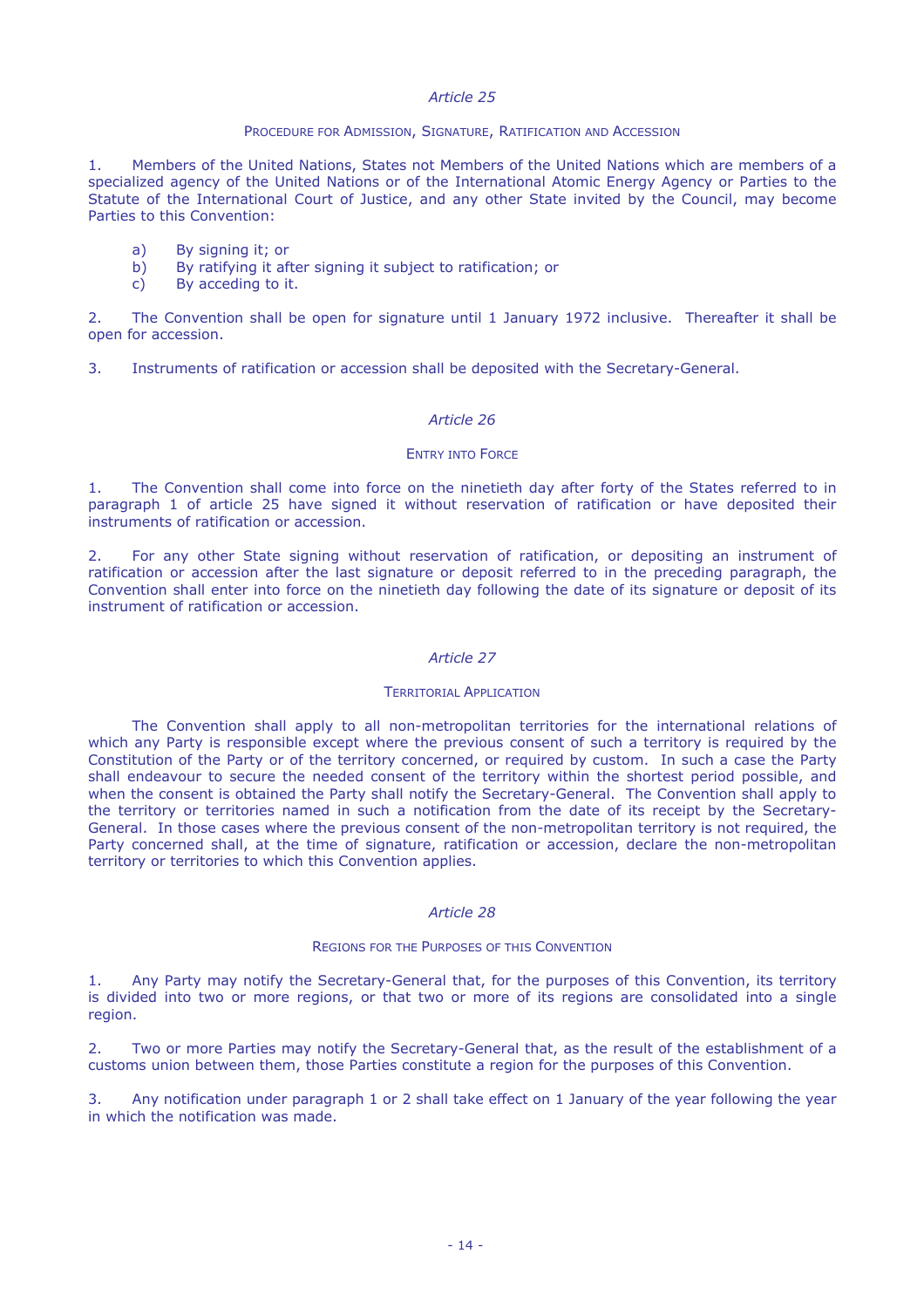# <span id="page-22-0"></span>*Article 29*

#### **DENUNCIATION**

1. After the expiry of two years from the date of the coming into force of this Convention any Party may, on its own behalf or on behalf of a territory for which it has international responsibility, and which has withdrawn its consent given in accordance with article 27, denounce this Convention by an instrument in writing deposited with the Secretary-General.

2. The denunciation, if received by the Secretary-General on or before the first day of July of any year, shall take effect on the first day of January of the succeeding year, and if received after the first day of July it shall take effect as if it had been received on or before the first day of July in the succeeding year.

3. The Convention shall be terminated if, as a result of denunciations made in accordance with paragraphs 1 and 2, the conditions for its coming into force as laid down in paragraph 1 of article 26 cease to exist.

# <span id="page-22-1"></span>*Article 30*

#### **AMENDMENTS**

1. Any Party may propose an amendment to this Convention. The text of any such amendment and the reasons therefor shall be communicated to the Secretary-General, who shall communicate them to the Parties and to the Council. The Council may decide either:

a) That a conference shall be called in accordance with paragraph 4 of Article 62 of the Charter of the United Nations to consider the proposed amendment; or b) That the Parties shall be asked whether they accept the proposed amendment and also

asked to submit to the Council any comments on the proposal.

2. If a proposed amendment circulated under paragraph 1 *b)* has not been rejected by any Party within eighteen months after it has been circulated, it shall thereupon enter into force. If however a proposed amendment is rejected by any Party, the Council may decide, in the light of comments received from Parties, whether a conference shall be called to consider such amendment.

# <span id="page-22-2"></span>*Article 31*

## **DISPUTES**

1. If there should arise between two or more Parties a dispute relating to the interpretation or application of this Convention, the said Parties shall consult together with a view to the settlement of the dispute by negotiation, investigation, mediation, conciliation, arbitration, recourse to regional bodies, judicial process or other peaceful means of their own choice.

2. Any such dispute which cannot be settled in the manner prescribed shall be referred, at the request of any one of the parties to the dispute, to the International Court of Justice for decision.

#### <span id="page-22-3"></span>*Article 32*

#### **RESERVATIONS**

1. No reservation other than those made in accordance with paragraphs 2, 3 and 4 of the present article shall be permitted.

2. Any State may at the time of signature, ratification or accession make reservations in respect of the following provisions of the present Convention:

- a) Article 19, paragraphs 1 and 2;
- b) Article 27; and
- c) Article 31.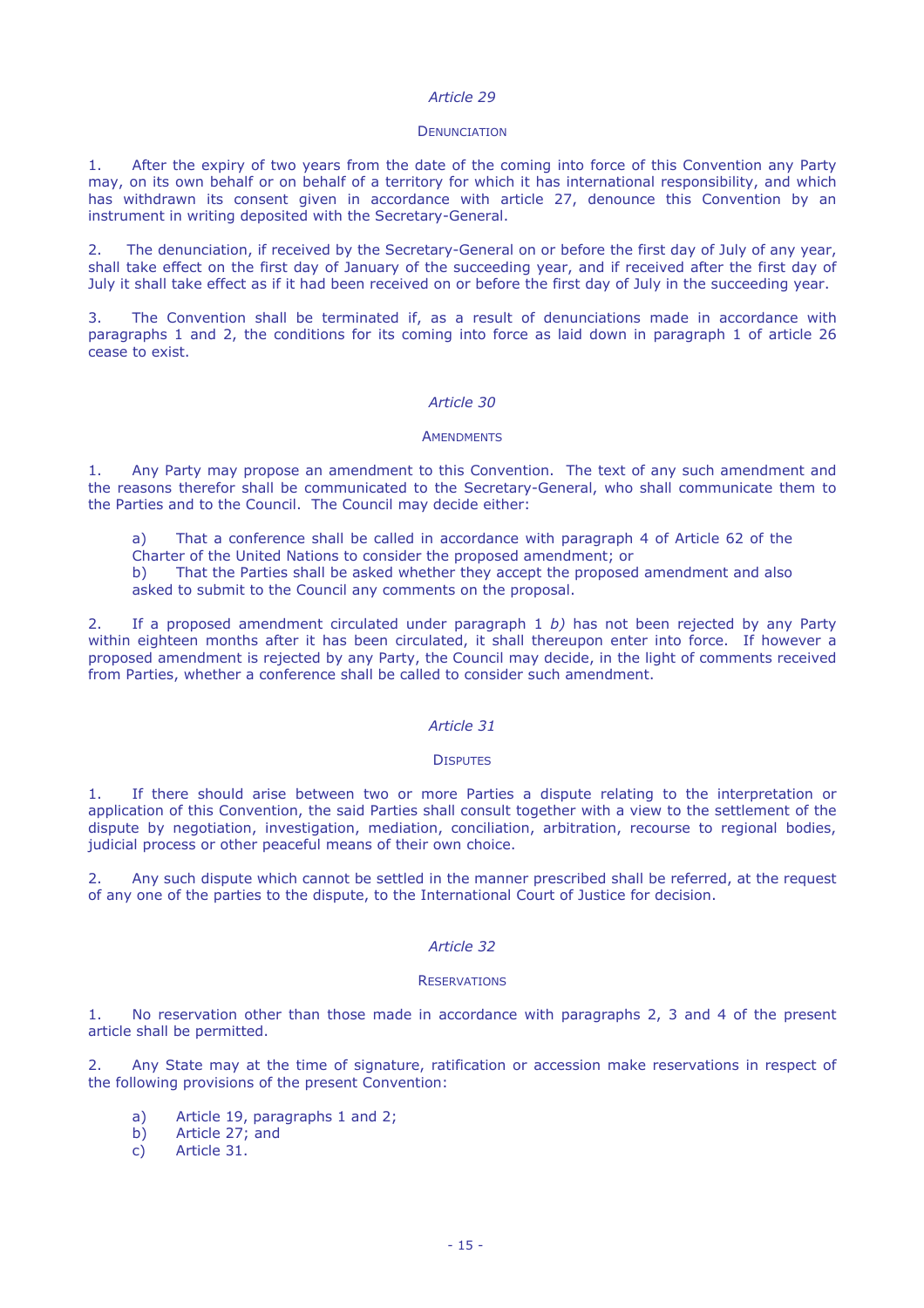3. A State which desires to become a Party but wishes to be authorized to make reservations other than those made in accordance with paragraphs 2 and 4 may inform the Secretary-General of such intention. Unless by the end of twelve months after the date of the Secretary-General's communication of the reservation concerned, this reservation has been objected to by one third of the States that have signed without reservation of ratification, ratified or acceded to this Convention before the end of that period, it shall be deemed to be permitted, it being understood however that States which have objected to the reservation need not assume towards the reserving State any legal obligation under this Convention which is affected by the reservation.

4. A State on whose territory there are plants growing wild which contain psychotropic substances from among those in Schedule I and which are traditionally used by certain small, clearly determined groups in magical or religious rites, may, at the time of signature, ratification or accession, make reservations concerning these plants, in respect of the provisions of article 7, except for the provisions relating to international trade.

5. A State which has made reservations may at any time by notification in writing to the Secretary-General withdraw all or part of its reservations.

# <span id="page-23-0"></span>*Article 33*

# **NOTIFICATIONS**

The Secretary-General shall notify to all the States referred to in paragraph l of article 25:

- a) Signatures, ratifications and accessions in accordance with article 25;
- b) The date upon which this Convention enters into force in accordance with article 26;
- c) Denunciations in accordance with article 29; and
- d) Declarations and notifications under articles 27, 28, 30 and 32.

IN WITNESS WHEREOF, the undersigned, duly authorized, have signed this Convention on behalf of their respective Governments.

DONE at Vienna, this twenty-first day of February one thousand nine hundred and seventy-one, in a single copy in the Chinese, English, French, Russian and Spanish languages, each being equally authentic. The Convention shall be deposited with the Secretary-General of the United Nations, who shall transmit certified true copies thereof to all the Members of the United Nations and to the other States referred to in paragraph 1 of article 25.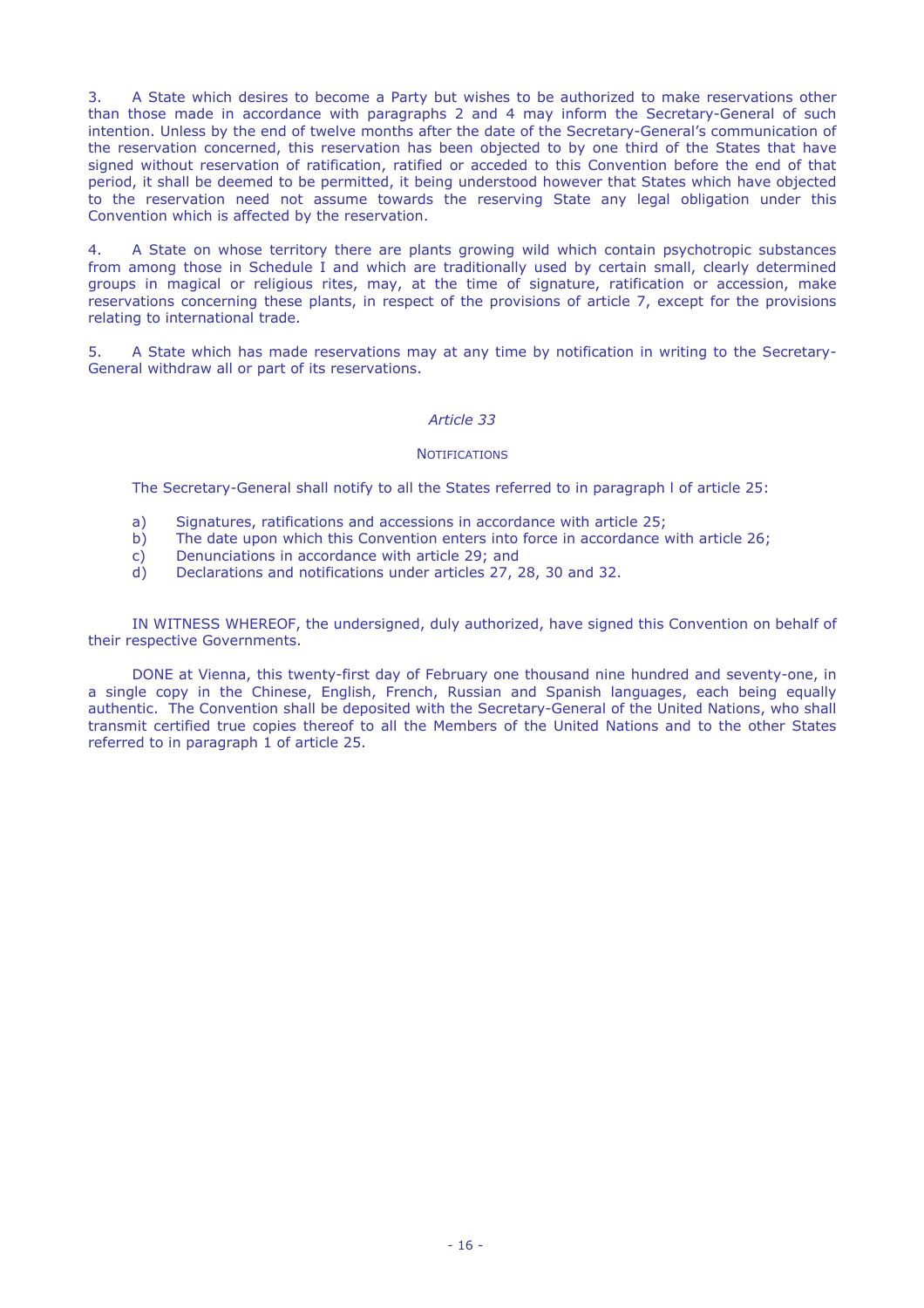# **List of Substances in the Schedules**

# *Substances in Schedule I*

| International<br>non-proprietary<br>name (INN) | Other<br>non-proprietary<br>or trivial name                                                                                                                                                                                                                                                                                                                                                                                                                                                                                                                                                                             | <b>Chemical name</b>                                                                      |
|------------------------------------------------|-------------------------------------------------------------------------------------------------------------------------------------------------------------------------------------------------------------------------------------------------------------------------------------------------------------------------------------------------------------------------------------------------------------------------------------------------------------------------------------------------------------------------------------------------------------------------------------------------------------------------|-------------------------------------------------------------------------------------------|
| <b>BROLAMFETAMINE DOB</b>                      |                                                                                                                                                                                                                                                                                                                                                                                                                                                                                                                                                                                                                         | (±)-4-bromo-2,5-dimethoxy-alpha-methylphenethylamine                                      |
| <b>CATHINONE</b>                               |                                                                                                                                                                                                                                                                                                                                                                                                                                                                                                                                                                                                                         | $(x)$ - $(S)$ -2-aminopropiophenone                                                       |
| Not available                                  | DET                                                                                                                                                                                                                                                                                                                                                                                                                                                                                                                                                                                                                     | 3-[2-(diethylamino)ethyl]indole                                                           |
| Not available                                  | DMA                                                                                                                                                                                                                                                                                                                                                                                                                                                                                                                                                                                                                     | (±)-2,5-dimethoxy-alpha-methylphenethylamine                                              |
| Not available                                  | <b>DMHP</b>                                                                                                                                                                                                                                                                                                                                                                                                                                                                                                                                                                                                             | 3-(1,2-dimethylheptyl)-7,8,9,10-tetrahydro-6,6,9-trimethyl-6H-<br>dibenzo[b,d]pyran-1-olo |
| Not available                                  | DMT                                                                                                                                                                                                                                                                                                                                                                                                                                                                                                                                                                                                                     | 3-[2-(dimethylamino)ethyl]indole                                                          |
| Not available                                  | <b>DOET</b>                                                                                                                                                                                                                                                                                                                                                                                                                                                                                                                                                                                                             | (±)-4-ethyl-2,5-dimethoxy-alpha-phenethylamine                                            |
| <b>ETICYCLIDINE</b>                            | <b>PCE</b>                                                                                                                                                                                                                                                                                                                                                                                                                                                                                                                                                                                                              | N-ethyl-1-phenylcyclohexylamine                                                           |
| <b>ETRYPTAMINE</b>                             |                                                                                                                                                                                                                                                                                                                                                                                                                                                                                                                                                                                                                         | 3-(2-aminobutyl)indole                                                                    |
| (+)-LYSERGIDE                                  | LSD, LSD-25                                                                                                                                                                                                                                                                                                                                                                                                                                                                                                                                                                                                             | 9,10-didehydro-N,N-diethyl-6-methylergoline-8beta-carboxamide                             |
| Not available                                  | <b>MDMA</b>                                                                                                                                                                                                                                                                                                                                                                                                                                                                                                                                                                                                             | (±)-N,alpha-dimethyl-3,4-(methylene-dioxy)phenethylamine                                  |
| Not available                                  | mescaline                                                                                                                                                                                                                                                                                                                                                                                                                                                                                                                                                                                                               | 3,4,5-trimethoxyphenethylamine                                                            |
|                                                | methcathinone                                                                                                                                                                                                                                                                                                                                                                                                                                                                                                                                                                                                           | 2-(methylamino)-1-phenylpropan-1-one                                                      |
| Not available                                  | 4-<br>methylaminorex                                                                                                                                                                                                                                                                                                                                                                                                                                                                                                                                                                                                    | (±)-cis-2-amino-4-methyl-5-phenyl-2-oxazoline                                             |
| Not available                                  | <b>MMDA</b>                                                                                                                                                                                                                                                                                                                                                                                                                                                                                                                                                                                                             | 2-methoxy-alpha-methyl-4,5-(methylenedioxy)phenethylamine                                 |
| Not available                                  | N-ethyl MDA                                                                                                                                                                                                                                                                                                                                                                                                                                                                                                                                                                                                             | (±)-N-ethyl-alpha-methyl-3,4-(methylenedioxy)phenethylamine                               |
| Not available                                  | N-hydroxy MDA                                                                                                                                                                                                                                                                                                                                                                                                                                                                                                                                                                                                           | (±)-N-[alpha-methyl-3,4-(methylenedioxy)phenethyl]hydroxylamine                           |
| Not available                                  | parahexyl                                                                                                                                                                                                                                                                                                                                                                                                                                                                                                                                                                                                               | 3-hexyl-7,8,9,10-tetrahydro-6,6,9-trimethyl-6H-dibenzo[b,d]pyran-1-ol                     |
| Not available                                  | <b>PMA</b>                                                                                                                                                                                                                                                                                                                                                                                                                                                                                                                                                                                                              | p-methoxy-alpha-methylphenethylamine                                                      |
| Not available                                  | psilocine,<br>psilotsin                                                                                                                                                                                                                                                                                                                                                                                                                                                                                                                                                                                                 | 3-[2-(dimethylamino)ethyl] indol-4-ol                                                     |
| <b>PSILOCYBINE</b>                             |                                                                                                                                                                                                                                                                                                                                                                                                                                                                                                                                                                                                                         | 3-[2-(dimethylamino)ethyl]indol-4-yl dihydrogen phosphate                                 |
| <b>ROLICYCLIDINE</b>                           | PHP, PCPY                                                                                                                                                                                                                                                                                                                                                                                                                                                                                                                                                                                                               | 1-(1-phenylcyclohexyl)pyrrolidine                                                         |
| Not available                                  | STP, DOM                                                                                                                                                                                                                                                                                                                                                                                                                                                                                                                                                                                                                | 2,5-dimethoxy-alpha,4-dimethylphenethylamine                                              |
| TENAMFETAMINE                                  | MDA                                                                                                                                                                                                                                                                                                                                                                                                                                                                                                                                                                                                                     | alpha-methyl-3,4-(methylenedioxy)phenethylamine                                           |
| <b>TENOCYCLIDINE</b>                           | <b>TCP</b>                                                                                                                                                                                                                                                                                                                                                                                                                                                                                                                                                                                                              | 1-[1-(2-thienyl)cyclohexyl]piperidine                                                     |
| Not available                                  | tetrahydrocannabinol, the following isomers and their sterochemical variants:<br>7,8,9,10-tetrahydro-6,6,9-trimethyl-3-pentyl-6H-dibenzo[b,d] pyran-1-ol<br>(9R,10aR)-8,9,10,10a-tetrahydro-6,6,9-trimethyl-3-pentyl-6H-dibenzo[b,d]pyran-1-ol<br>(6aR,9R,10aR)-6a,9,10,10a-tetrahydro-6,6,9-trimethyl-3-pentyl-6H-dibenzo[b,d]pyran-1-ol<br>(6aR,10aR)-6a,7,10,10a-tetrahydro-6,6,9-trimethyl-3-pentyl-6H- dibenzo[b,d]pyran -1- ol<br>6a.7.8.9-tetrahydro-6.6.9-trimethyl-3-pentyl-6H-dibenzo[b,d] pyran-1-ol<br>(6aR,10aR)-6a,7,8,9,10,10a-hexahydro-6,6-dimethyl-9-methylene-3-pentyl-6H-<br>dibenzo[b,d]pyran-1-ol |                                                                                           |
| Not available                                  | <b>TMA</b>                                                                                                                                                                                                                                                                                                                                                                                                                                                                                                                                                                                                              | $(\pm)$ -3,4,5-trimethoxy-alpha-methylphenethylamine                                      |

The salts of the substances listed in this Schedule whenever the existence of such salts is possible.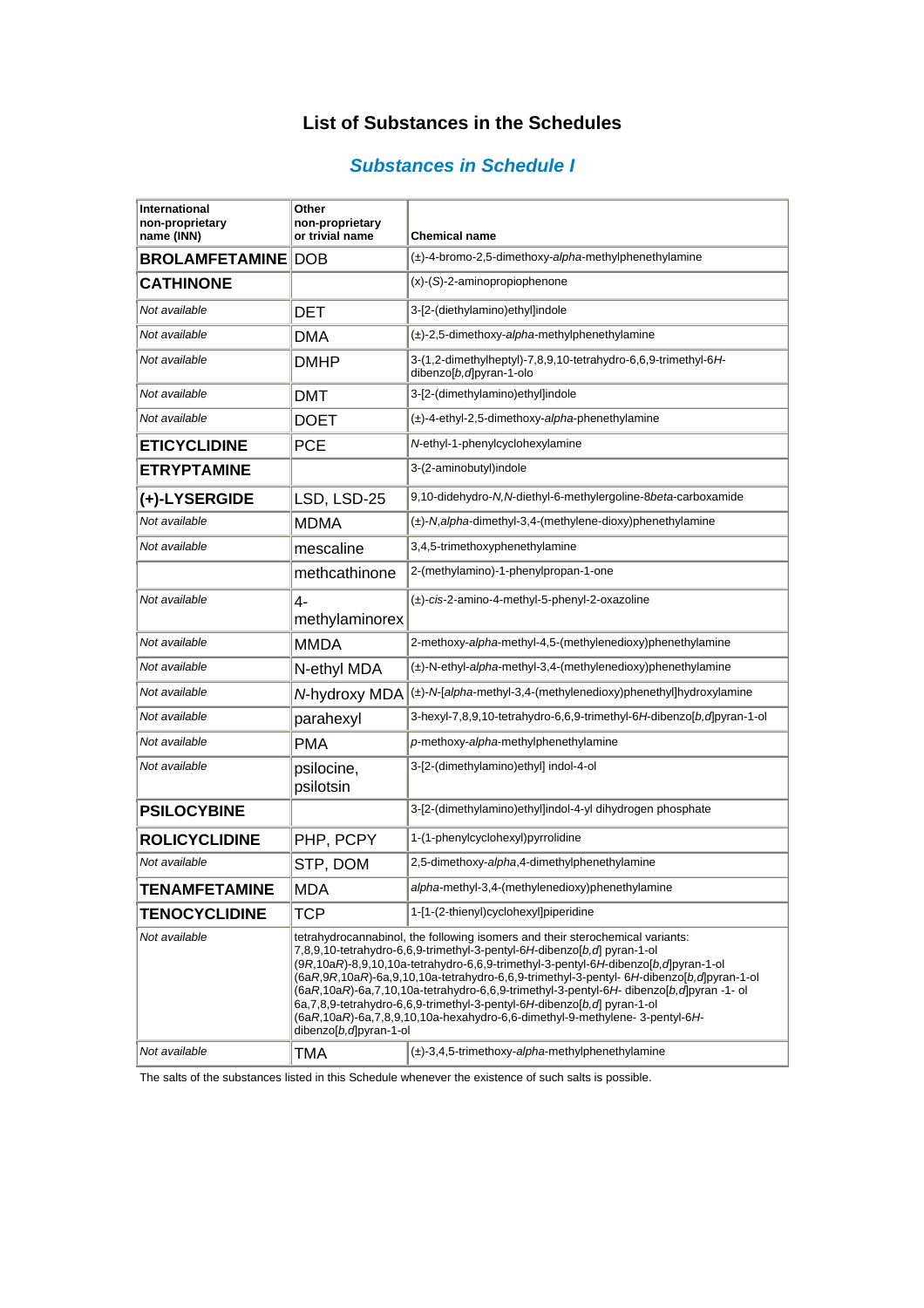# *Substances in Schedule II*

| International<br>non-proprietary<br>name (INN) | Other<br>non-proprietary<br>or trivial name                             | <b>Chemical name</b>                                                                    |
|------------------------------------------------|-------------------------------------------------------------------------|-----------------------------------------------------------------------------------------|
| <b>AMFETAMINE</b>                              | amphetamine                                                             | (±)-alpha-methylphenethylamine                                                          |
| <b>DEXAMFETAMINE</b>                           | dexamphetamine                                                          | (+)-alpha-methylphenethylamine                                                          |
| <b>FENETYLLINE</b>                             |                                                                         | 7-[2-[(alpha-methylphenethyl)amino] ethyl]theophylline                                  |
| <b>LEVAMFETAMINE</b>                           | levamphetamine                                                          | $(x)-(R)$ -alpha-methylphenethylamine                                                   |
| Not available                                  | levomethampheta-<br>mine                                                | (x)-N, alpha-dimethylphenethylamine                                                     |
| <b>MECLOQUALONE</b>                            |                                                                         | 3-(o-chlorophenyl)-2-methyl-4(3H)- quinazolinone                                        |
| <b>METAMFETAMINE</b>                           | methamphetamine                                                         | (+)-(S)-N,alpha-dimethylphenethylamine                                                  |
| <b>METAMFETAMINE</b><br><b>RACEMATE</b>        | methamphetamine<br>racemate                                             | $(\pm)$ -N, alpha-dimethylphenethylamine                                                |
| <b>METHAQUALONE</b>                            |                                                                         | 2-methyl-3-o-tolyl-4(3H)-quinazolinone                                                  |
| <b>METHYLPHENIDATE</b>                         |                                                                         | Methyl alpha-phenyl-2-piperidineacetate                                                 |
| <b>PHENCYCLIDINE</b>                           | <b>PCP</b>                                                              | 1-(1-phenylcyclohexyl)piperidine                                                        |
| <b>PHENMETRAZINE</b>                           |                                                                         | 3-methyl-2-phenylmorpholine                                                             |
| <b>SECOBARBITAL</b>                            |                                                                         | 5-allyl-5-(1-methylbutyl)barbituric acid                                                |
| <b>DRONABINOL *</b>                            | delta-9-tetrahydro-<br>cannabinol and its<br>stereochemical<br>variants | (6aR,10aR)-6a,7,8,10a-tetrahydro-6,6,9-trimethyl-3-pentyl-6H-<br>dibenzo[b,d]pyran-1-ol |
| <b>ZIPEPROL</b>                                |                                                                         | alpha-(alpha-methoxybenzyl)-4-(beta-methoxyphenethyl)-1-<br>piperazineethanol           |

The salts of the substances listed in this Schedule whenever the existence of such salts is possible.

\* This INN refers to only one of the stereochemical variants of delta-9-tetrahydrocannabinol, namely (-)- trans-delta-9 tetrahydrocannabinol.

# *Substances in Schedule III*

| International<br>non-proprietary<br>name (INN) | Other<br>non-proprietary<br>or trivial name | <b>Chemical name</b>                                                                                                |
|------------------------------------------------|---------------------------------------------|---------------------------------------------------------------------------------------------------------------------|
| <b>AMOBARBITAL</b>                             |                                             | 5-ethyl-5-isopentylbarbituric acid                                                                                  |
| <b>BUPRENORPHINE</b>                           |                                             | 2l-cyclopropyl-7-alpha-[(S)-1-hydroxy-1,2,2-trimethylpropyl]-6,14- endo-<br>ethano-6,7,8,14-tetrahydrooripavine     |
| <b>BUTALBITAL</b>                              |                                             | 5-allyl-5-isobutylbarbituric acid                                                                                   |
| <b>CATHINE</b>                                 | $(+)$ -<br>norpseudo-<br>ephedrine          | $(+)$ - $(R)$ -alpha- $[(R)$ -1-aminoethyl]benzyl alcohol                                                           |
| <b>CYCLOBARBITAL</b>                           |                                             | 5-(1-cyclohexen-1-yl)-5-ethylbarbituric acid                                                                        |
| <b>FLUNITRAZEPAM</b>                           |                                             | 5-(o-fluorophenyl)-1,3-dihydro-1-methyl-7-nitro-2H-1,4-benzodiazepin-2-one                                          |
| <b>GLUTETHIMIDE</b>                            |                                             | 2-ethyl-2-phenylglutarimide                                                                                         |
| <b>PENTAZOCINE</b>                             |                                             | $(2R^*, 6R^*, 11R^*)$ -1,2,3,4,5,6-hexahydro-6,11-dimethyl-3-(3-methyl-2-butenyl)-<br>2,6-methano-3-benzazocin-8-ol |
| <b>PENTOBARBITAL</b>                           |                                             | 5-ethyl-5-(1-methylbutyl)barbituric acid                                                                            |

The salts of the substances listed in this Schedule whenever the existence of such salts is possible.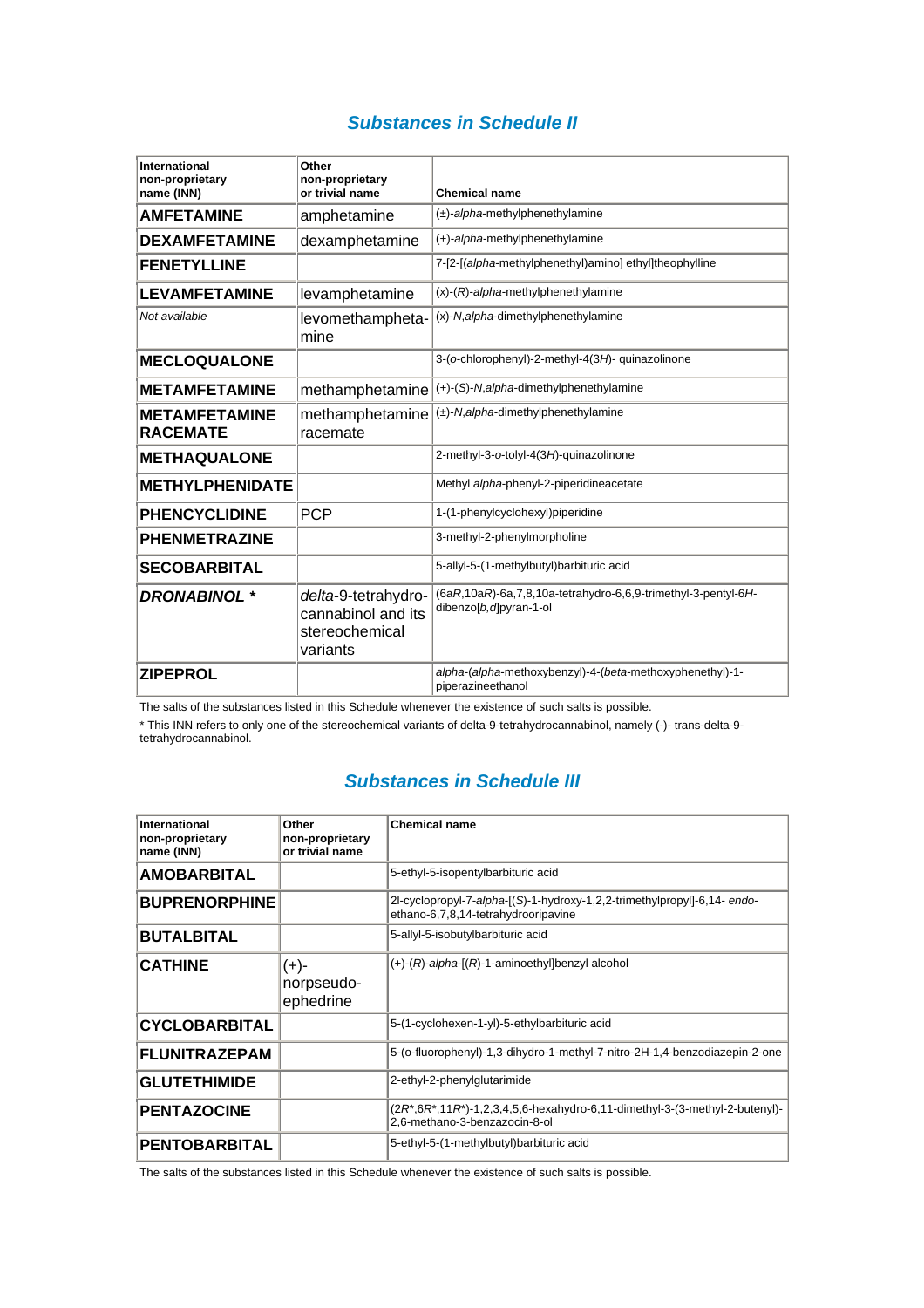# *Substances in Schedule IV*

| International<br>non-proprietary<br>name (INN) | Other<br>non-proprietary<br>or trivial name | <b>Chemical name</b>                                                                                                   |
|------------------------------------------------|---------------------------------------------|------------------------------------------------------------------------------------------------------------------------|
| <b>ALLOBARBITAL</b>                            |                                             | 5,5-diallylbarbituric acid                                                                                             |
| <b>ALPRAZOLAM</b>                              |                                             | 8-chloro-1-methyl-6-phenyl-4H-s-triazolo[4,3-<br>al[1,4]benzodiazepine                                                 |
| <b>AMFEPRAMONE</b>                             | diethylpropion                              | 2-(diethylamino)propiophenone                                                                                          |
| <b>AMINOREX</b>                                |                                             | 2-amino-5-phenyl-2-oxazoline                                                                                           |
| <b>BARBITAL</b>                                |                                             | 5,5-diethylbarbituric acid                                                                                             |
| <b>BENZFETAMINE</b>                            | benzphetamine                               | N-benzyl-N, alpha-dimethylphenethylamine                                                                               |
| <b>BROMAZEPAM</b>                              |                                             | 7-bromo-1,3-dihydro-5-(2-pyridyl)-2H-1,4-benzodiazepin-2-one                                                           |
| Not available                                  | butobarbital                                | 5-butyl-5-ethylbarbituric acid                                                                                         |
| <b>BROTIZOLAM</b>                              |                                             | 2-bromo-4-(o-chlorophenyl)-9-methyl-6H-thieno[3,2-f]-s-<br>triazolo[4,3-a][1,4]diazepine                               |
| <b>CAMAZEPAM</b>                               |                                             | 7-chloro-1,3-dihydro-3-hydroxy-1-methyl-5-phenyl-2H-1,4<br>benzodiazepin-2-one dimethylcarbamate (ester)               |
| <b>CHLORDIAZEPOXIDE</b>                        |                                             | 7-chloro-2-(methylamino)-5-phenyl-3H-1,4-benzodiazepine-4-oxide                                                        |
| <b>CLOBAZAM</b>                                |                                             | 7-chloro-1-methyl-5-phenyl-1H-1,5-benzodiazepine-2,4(3H,5H)-<br>dione                                                  |
| <b>CLONAZEPAM</b>                              |                                             | 5-(o-chlorophenyl)-1,3-dihydro-7-nitro-2H-1,4-benzodiazepin-2-one                                                      |
| <b>CLORAZEPATE</b>                             |                                             | 7-chloro-2,3-dihydro-2-oxo-5-phenyl-1H-1,4-benzodiazepine-3-<br>carboxylic acid                                        |
| <b>CLOTIAZEPAM</b>                             |                                             | 5-(o-chlorophenyl)-7-ethyl-1,3-dihydro-1-methyl-2H-thieno [2,3-e] -<br>1,4-diazepin-2-one                              |
| <b>CLOXAZOLAM</b>                              |                                             | 10-chloro-11b-(o-chlorophenyl)-2,3,7,11b-tetrahydro-oxazolo- [3,2-<br>d[1,4]benzodiazepin-6(5H)-one                    |
| <b>DELORAZEPAM</b>                             |                                             | 7-chloro-5-(o-chlorophenyl)-1,3-dihydro-2H-1,4-benzodiazepin-2-<br>one                                                 |
| <b>DIAZEPAM</b>                                |                                             | 7-chloro-1,3-dihydro-1-methyl-5-phenyl-2H-1,4-benzodiazepin-2-<br>one                                                  |
| <b>ESTAZOLAM</b>                               |                                             | 8-chloro-6-phenyl-4H-s-triazolo[4,3-a][1,4]benzodiazepine                                                              |
| <b>ETHCHLORVYNOL</b>                           |                                             | 1-chloro-3-ethyl-1-penten-4-yn-3-ol                                                                                    |
| <b>ETHINAMATE</b>                              |                                             | 1-ethynylcyclohexanolcarbamate                                                                                         |
| <b>ETHYL</b><br><b>LOFLAZEPATE</b>             |                                             | ethyl 7-chloro-5-(o-fluorophenyl)-2,3-dihydro-2-oxo-1H-1,4-<br>benzodiazepine-3-carboxylate                            |
| <b>ETIL</b><br><b>AMFETAMINE</b>               | $N-$<br>ethylampetamine                     | N-ethyl-alpha-methylphenethylamine                                                                                     |
| <b>FENCAMFAMIN</b>                             |                                             | N-ethyl-3-phenyl-2-norborananamine                                                                                     |
| <b>FENPROPOREX</b>                             |                                             | $(\pm)$ -3-[(alpha-methylphenylethyl)amino]propionitrile                                                               |
| <b>FLUDIAZEPAM</b>                             |                                             | 7-chloro-5-(o-fluorophenyl)-1,3-dihydro-1-methyl-2H-1,4-<br>benzodiazepin-2-one                                        |
| <b>FLURAZEPAM</b>                              |                                             | 7-chloro-1-[2-(diethylamino)ethyl]-5-(o-fluorophenyl)-1,3-dihydro-<br>2H-1.4-benzodiazepin-2-one                       |
| HALAZEPAM                                      |                                             | 7-chloro-1,3-dihydro-5-phenyl-1-(2,2,2-trifluoroethyl)-2H-1,4-<br>benzodiazepin-2-one                                  |
| <b>HALOXAZOLAM</b>                             |                                             | 10-bromo-11b-(o-fluorophenyl)-2,3,7,11b-tetrahydrooxazolo [3,2-<br>d][1,4]benzodiazepin-6(5H)-one                      |
| <b>KETAZOLAM</b>                               |                                             | 11-chloro-8,12b-dihydro-2,8-dimethyl-12b-phenyl-4H-<br>$[1,3]$ oxazino $[3,2-d][1,4]$ benzodiazepine-4,7 $(6H)$ -dione |
| <b>LEFETAMINE</b>                              | SPA                                         | (x)-N,N-dimethyl-1,2-diphenylethylamine                                                                                |